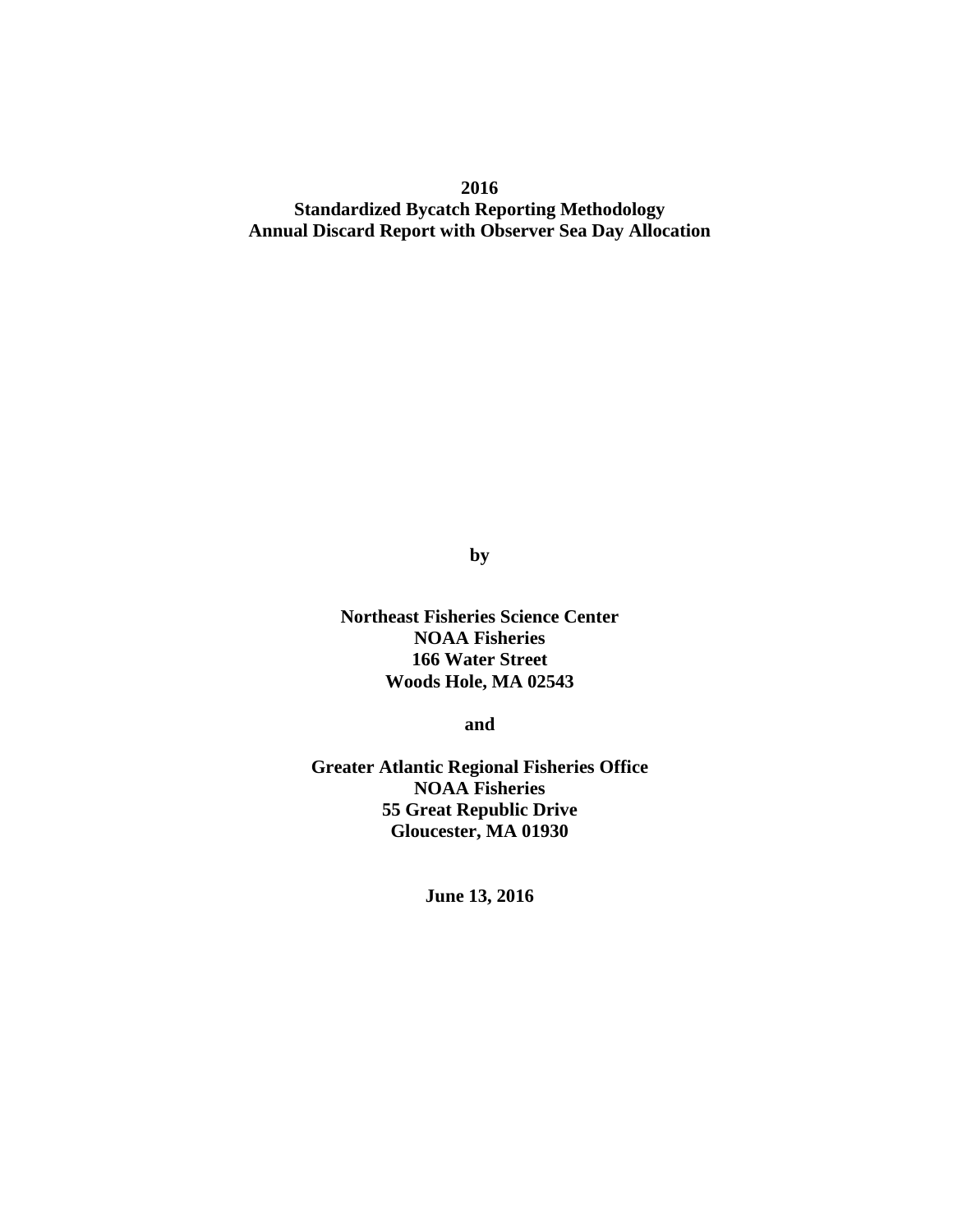## *Introduction*

The Standardized Bycatch Reporting Methodology (SBRM) Omnibus Amendment was implemented on 27 February 2008 (NMFS 2008, NEFMC 2007) and later vacated by the US District Court for the District of Columbia and remanded back to National Marine Fisheries Service (NMFS) on 15 September 2011 due to a deficiency associated with the prioritization process, an element of the amendment. On 29 December 2011, NMFS removed the regulations implementing the SBRM (NMFS 2011). A revised SBRM Omnibus Amendment (NEFMC 2015), hereafter referred to as the SBRM amendment, was approved on 13 March 2015 and a final rule was implemented on 30 July 2015.

The SBRM amendment requires an annual discard report utilizing information obtained from the Northeast Fisheries Observer  $Program<sup>1</sup>$  $Program<sup>1</sup>$  $Program<sup>1</sup>$  (NEFOP) for 14 federally managed species groups and sea turtles (Table 1). Specifically, the SBRM annual discard report requirements include: "…*summaries of the trips observed, fishing modes in the relevant time period, funding issues and other related issues and developments, and projections of coverage across fisheries for upcoming time period. More detailed information would be provided in tables and figures that addressed: The number of observer trips and sea days scheduled that were accomplished for each fishing mode and quarter, as well as the number of trips and sea days of industry activity; the kept weight from unobserved quarters and statistical areas summarized by fishing mode; the amount kept and estimated discards of each species by fishing mode; and the relationship between sample size and precision for relevant fishing modes."(NEFMC 2015, pages 237-238).*

This document contains a compilation of the information to meet the 2016 SBRM annual discard report requirements. For fish and invertebrate species groups, several of the required annual discard report elements can be found in Wigley et al. 2016, along with a description of the data sources, methods, results, and discussion. Similarly, for sea turtles, further information can be found in Murray 2012, 2013, 2015a. This document also presents the number of sea days needed to monitor the 15 species groups, the funding available for observer coverage, and the numbers of sea days allocated by fleet<sup>[2](#page-1-1)</sup> (where a fleet represents gear type, access area, trip category, region, and mesh group combinations) for the April 2016 through March 2017 period.

## *Summary of Observer Coverage*

A total of 4,023 trips (11,726 days) was observed during the July 2014 through June 2015 time period. When these trips were stratified by fleet and quarter, some trips were partitioned between fleets resulting in 4,410 trips (12,723 days). See Tables 2 and 3 in Wigley et al. 2016 for a summary of the number of observed trips and industry trips by fleet and calendar quarter and a summary of the number of observed sea days and industry sea days by fleet and calendar quarter, respectively. There were 57 fleets uniquely identified in the July 2014 through June 2015 data. Based upon the industry activity during this time period, the New England (NE) mid-water trawl groundfish access

<span id="page-1-0"></span><sup>&</sup>lt;sup>1</sup> Further information on the Northeast Fisheries Science Center's Northeast Fisheries Observer Program is available at [http://www.nefsc.noaa.gov/fsb/ 2](http://www.nefsc.noaa.gov/fsb/)

<span id="page-1-1"></span>Fleets are synonymous with "fishing modes".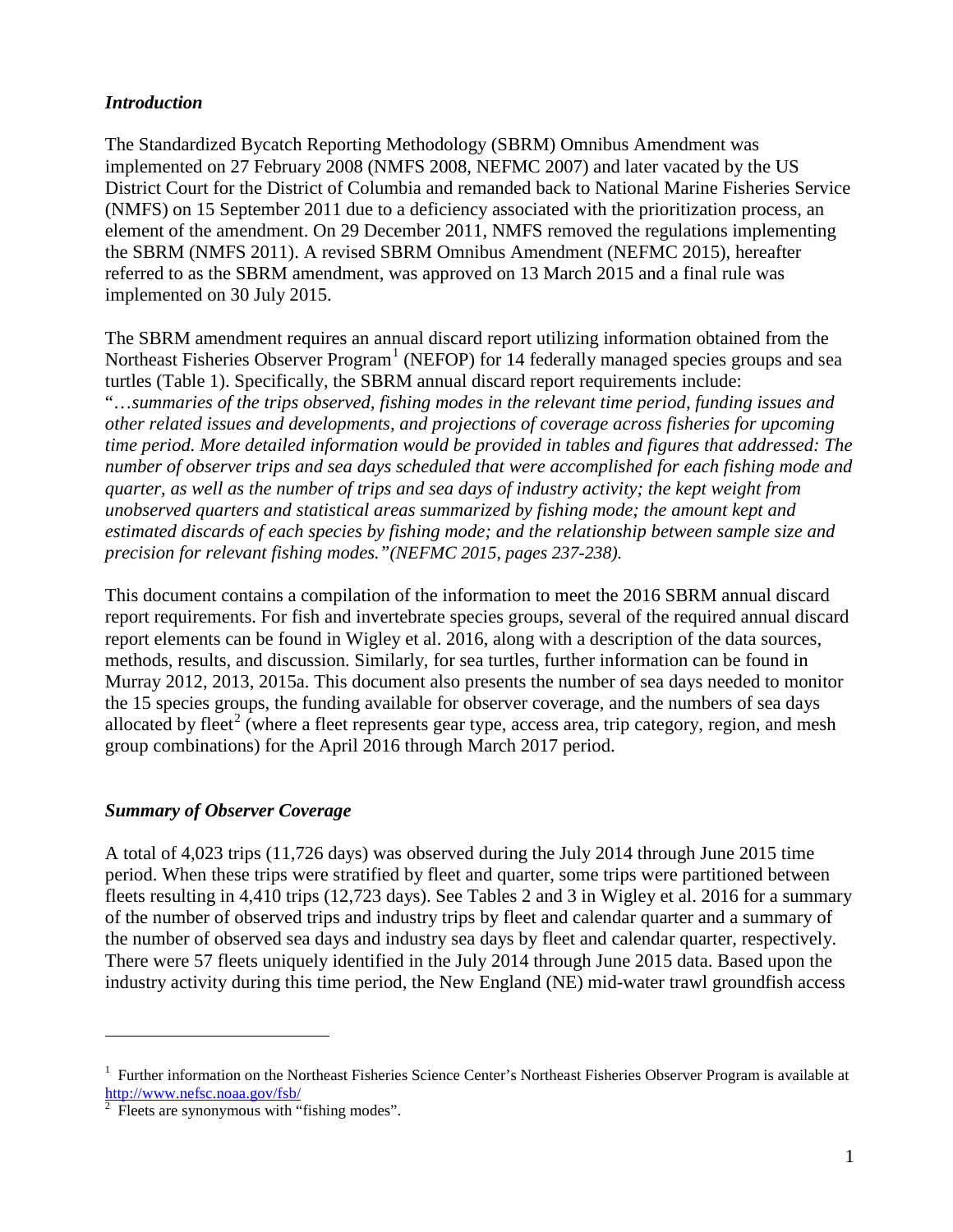area fleet (Row 57; a fleet containing exempted trips for which 100% monitoring coverage was required) was added to the collection of fleets analyzed.

A spatial and temporal analysis of the kept weight of all species from statistical areas and calendar quarter was conducted. Over all fleets, 56% of kept weight of all species occurred in statistical areas and calendar quarters that had observer coverage. For a summary of the percentage of kept weight with observer coverage by fleet for the July 2014 through June 2015 time period, see Table 4 in Wigley et al. 2016.

## *Summary of Discard Estimates*

For fish/invertebrate species, the total catch, kept, and estimated discards (in live weight) and their associated coefficient of variation (CV) were derived for fleets using data collected during the July 2014 through June 2015 time period (Wigley et al. 2016). Based upon that discard estimation analysis, an estimated 57,063 mt (125,803,405 pounds) of federally regulated species were discarded (Table 2). Fleet abbreviations used in this report are described in Appendix Table 1. See Table 5A and 5B in Wigley et al. 2016 for summaries by fleet and SBRM species group and by fleet and individual species that compose these 14 species groups, respectively.

The most recent average annual estimates of sea turtle interactions in U.S. Mid-Atlantic commercial fisheries are listed in Table 3. Estimates are summarized by gear type, and estimates with associated CVs allocated across managed fish species can be found in the references cited. The CVs around the estimates allocated across managed fish species were used to estimate coverage needs in 2016, per methods used in Murray (2012).

## *Summary of Sea Days Needed*

 $\overline{a}$ 

For fish/invertebrate species groups, the number of sea days needed to achieve a 30% CV of total discards for each species group was derived for 57 fleets<sup>[3](#page-2-0)</sup> by using data collected during July 2014 through June 2015 (Wigley et al. 2016). Based on that sample size analysis, a total of 10,746 sea days would be needed for the 14 fish and invertebrate species groups. Based on this analysis, Table 4 presents the number of sea days needed for each of the 14 species groups, number of pilot coverage days, and number of minimum pilot days and Table 5 Step 1 presents the sea days needed by fleet.

The use of pilot coverage in the sample size analysis may result in too much coverage in cases where little or no observer coverage may actually be needed, when effort changed sharply between years, or when the fleet effort comprises only a few trips. To address the latter, a refinement was made to the sea day analysis (Wigley et al. 2016): if there were less than 3 VTR trips in a fleet and quarter in the July 2014 through June 2015 time period, then pilot coverage and minimum pilot

<span id="page-2-0"></span> $3$  Trips fishing in Pamlico Sound have been removed from the sea day analysis (see Wigley et al. 2016) because the Southeast Region has mandatory observer coverage of the southeastern shrimp fishery and allocates observer coverage to trips fishing in Pamlico Sound (Scott-Denton 2012). The sea days needed for Mid-Atlantic shrimp trawl (Row 20) represent those needed to monitor trips in ocean waters.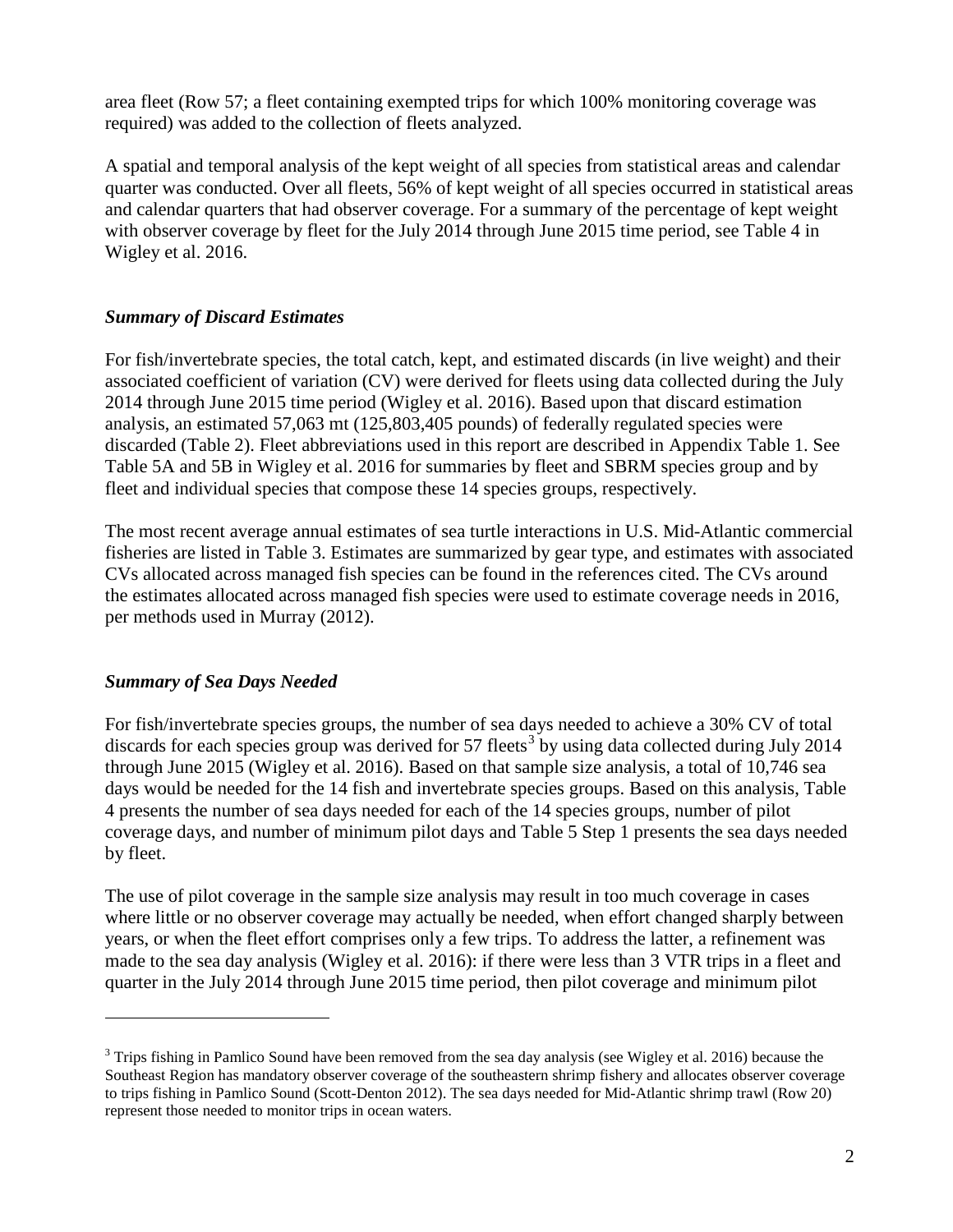coverage was set to zero. This refinement acts on quarterly cells within fleets where industry activity is too low to support the 3 trip per quarter minimum observer coverage and prevents assigning more coverage than could be attained. There were 2 fleets (Rows 10 and 15) where industry activity was so low that pilot coverage and minimum pilot coverage was zero (Table 4). This refinement should not be confused with the trip filter.

As described in Wigley et al. 2007, the importance filter is applied to each of the 14 species groups to remove sea days associated with fleets that contribute the smallest fraction of discards and the smallest fraction of total mortality. This is done to ensure that the observer coverage in the upcoming year is not driven by imprecise estimates of small quantities of discards. The importance filter utilizes discards derived from observer data. In the SBRM analyses, there are some fleets without observer coverage and hence no estimated discards for these fleets to feed into the importance filter. The NE and MA crab pot fleets (Rows 50 and 51, respectively) are among the fleets with no observer coverage. There are several indications that substantial amounts of red crab discards occur in these fleets. These indications are: fishery regulations that prohibit possession of female red crab and set minimum size requirements for male crabs; previous SBRM discard estimates for these fleets; and self-reported VTR discards. Because there was low compliance to report discards in VTR data, these data are not sufficient to derive discard estimates in a systematic manner. However, these self-reported data can be used to inform the observer-derived discard estimates by providing perspective on the amount of the discards estimated from observed fleets.

An investigation revealed that VTR red crab discards<sup>[4](#page-3-0)</sup> in NE and MA crab pot fleets were large when compared with the total red crab discards from the 40 observed fleets. In particular, the magnitude of VTR red crab discards in those crab pot fleets indicated that the discards associated with the NE large mesh otter trawl fleet (Row 8) were relatively minor, in contrast to the results of the importance filter that was based only on observer-derived discards. Further investigation of VTR data for the other unobserved fleets and for all 14 species groups found no evidence of substantial discarding that would influence importance filter considerations. Given these findings, we used the VTR red crab discards to inform the magnitude of the total red crab discards, which indicated that red crab discards in the NE large mesh otter trawl fleet were minor when compared to discards in the crab pot fleets such that, if observer-derived estimates from the NE and MA crab pot fleet had been available, the importance filter would have removed that red crab sea day requirement for the NE large mesh otter trawl fleet. Therefore, SBRM coverage requirements in the NE large mesh otter fleet were not based on the initially calculated 3,531 days needed to monitor red crab in the NE large mesh otter trawl fleet, but rather on the 760 days needed to monitor flukescup-black sea bass.

Due to practical limitations in identifying trips that occur in fleets with few annual trips, a trip filter was developed in 2014 to remove fleets from the sea day allocation that contain the lowest cumulative 1% of total trips. The trip filter (not mandated by the SBRM amendment) was applied in 2014 and 2015 to prevent assigning sea days that could not be accomplished. However, applying this filter resulted in unintended consequences to the importance filter, such as the significant challenges associated with unobserved fleets described above. To allow observer coverage to be obtained in all SBRM fleets, the trip filter will not be applied this year.

<span id="page-3-0"></span><sup>&</sup>lt;sup>4</sup> For these two fleets, red crab discards were summed over VTR trips that reported discards for this species.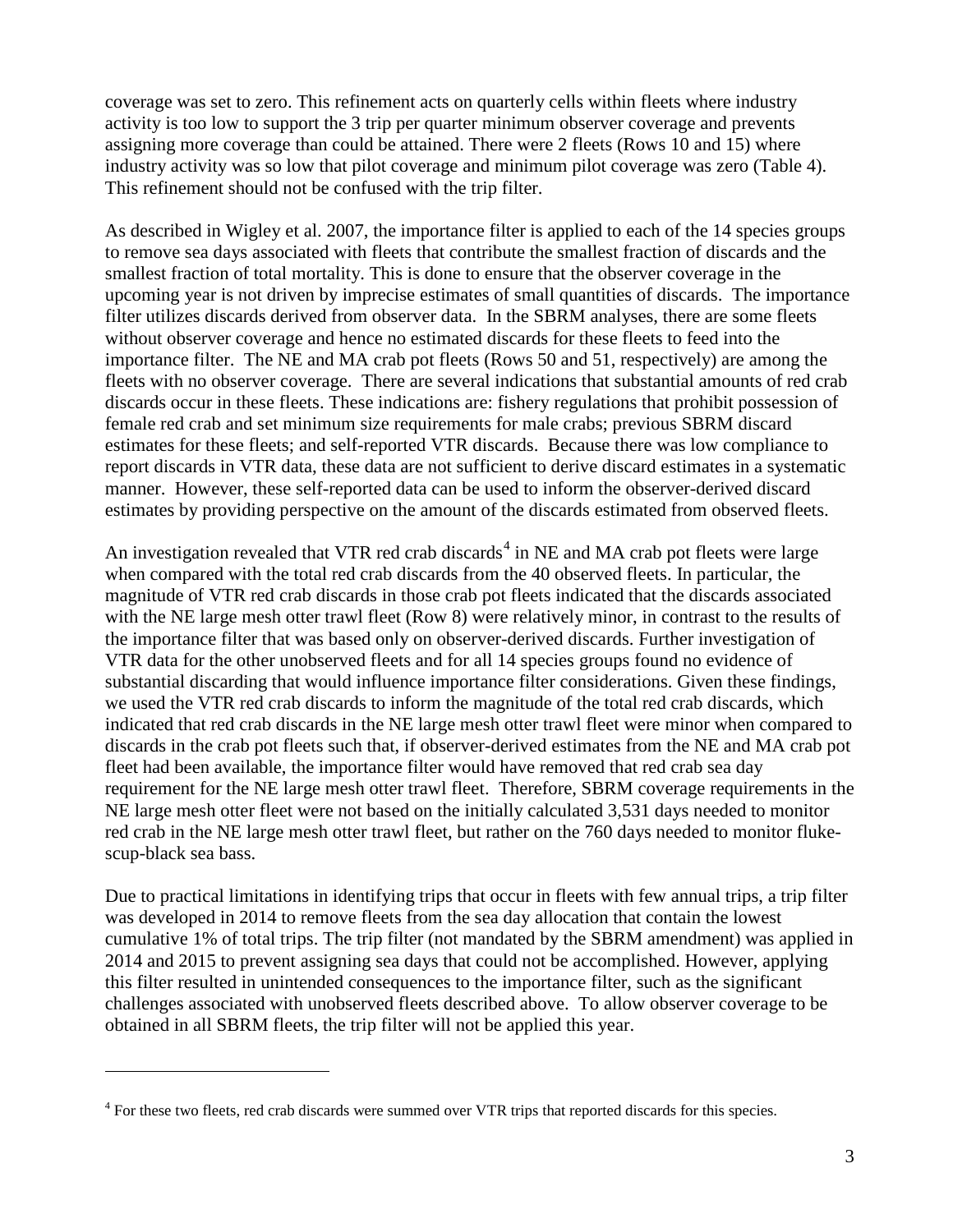In addition to these more substantive adjustments, the sea days for NE haddock separator trawl (Row 18) have been removed since this exempted fishery will not be active during the April 2016 through March 2017 time period.

Given the sea day adjustments described above, a total of 7,960 sea days is needed for the 14 fish/invertebrate species groups (Table 5; Step 2).

For loggerhead turtles, the numbers of sea days needed to achieve a 30% CV of turtle discards were estimated by fishery, defined as a managed fish or invertebrate species landed on vessels using bottom otter trawl or sink gillnet gear in the Mid-Atlantic region (Murray 2012). The maximum amount of projected coverage across all the fisheries was considered the desired level of sampling to monitor turtle discards for that gear type. Roughly 3,300 days are needed across bottom trawl fisheries (Murray 2015a, and sea day estimation methods in Murray 2012), and roughly 2,600 days are needed across sink gillnet fisheries (Murray 2013, and sea day estimation methods in Murray 2012). Estimates of sea day needs for turtles are revised when new bycatch estimates are published for a particular gear type (approximately every 5 years).

Coverage needs for turtles on vessels using scallop dredge gear in the Mid-Atlantic were not estimated because the utility of observers as a monitoring tool for turtles in the fishery appears to be decreasing (Murray 2015b). Since May 2013, the use of turtle deflector dredges (TDDs) with chain mats have been required on scallop dredges in times and areas where loggerheads are known to be most common. These modifications are intended to reduce those interactions in which animals are landed or observed from the deck, although other "unobservable" interactions may still be occurring (i.e., those in which animals escape from the gear or come in contact with the gear but are not captured and brought to the surface where they can be observed; Warden and Murray 2011). No loggerhead turtles have been observed in the scallop dredge fleets since 2011. Managers currently monitor dredge fishing hours in the Mid-Atlantic scallop fishery as an indicator of whether elevated turtle interactions may be occurring compared to baseline conditions, due to the likelihood that most dredge-based takes of sea turtles may be unobservable (NMFS 2012)<sup>[5](#page-4-0)</sup>. Therefore, observer coverage levels in the Mid-Atlantic scallop dredge fleets in 2016 will be driven by other species groups. This ensures that some level of coverage still exists to monitor the effectiveness of TDDs and chain mats in reducing observable interactions, and helps monitor turtle interactions outside of gear regulated times and areas.

Sea day requirements for non-loggerhead turtle species (i.e., greens, Kemp's ridleys, and leatherbacks) are not currently estimated because too few have been observed to estimate total bycatch and CVs for these species using model-based approaches (Murray 2012). Because observers document all protected species interactions on trips, monitoring of other turtles species will still occur via days intended to monitor fish or loggerheads.

<span id="page-4-0"></span><sup>&</sup>lt;sup>5</sup> The Incidental Take Statement of the 2012 Sea Scallop Biological Opinion was amended 1 May 2015: <https://www.greateratlantic.fisheries.noaa.gov/protected/section7/bo/actbo.html>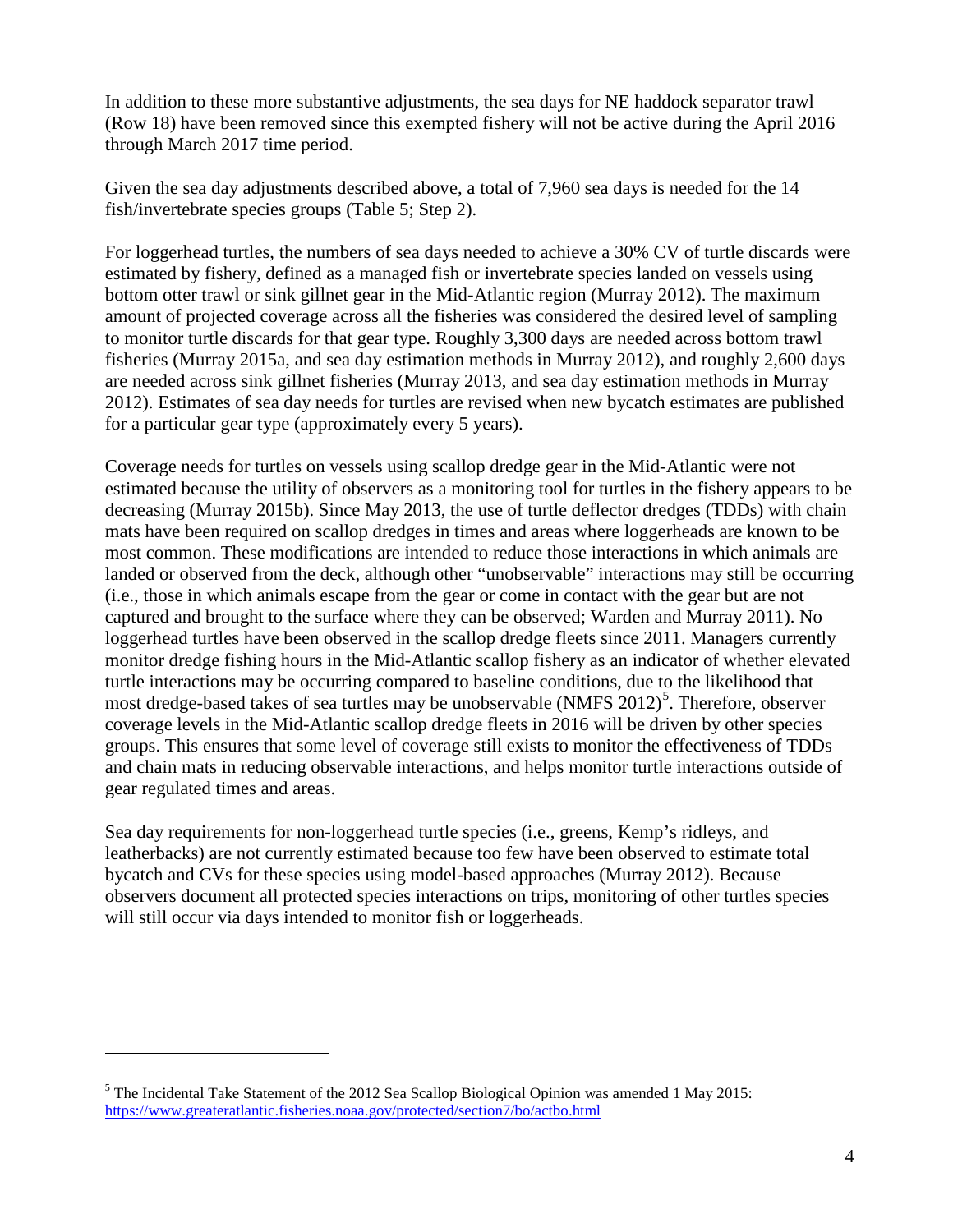The numbers of sea days needed to achieve a 30% CV associated with the Mid-Atlantic<sup>[6](#page-5-0)</sup> turtle gear types and fish/invertebrate fleets are given below and in Table 5, Steps 2 and 3.

|                                                                                       |                           | <b>Sea Days Needed</b>                            |
|---------------------------------------------------------------------------------------|---------------------------|---------------------------------------------------|
| <b>Turtle Gear Types and</b><br><b>Fish/Invertebrate Fleets</b>                       | <b>Loggerhead Turtles</b> | <b>Fish/Invertebrate</b><br><b>Species Groups</b> |
| MA Otter Trawl, MA Scallop Trawl,<br><b>MA Ruhle Trawl</b><br>Rows 5, 6, 9-12, and 15 | 3,309                     | 2,006                                             |
| <b>MA Gillnet</b><br>Rows 24-26                                                       | 2,593                     | 622                                               |

The numbers of sea days needed for the combined fish/invertebrate and turtle species groups were derived as followed:

- If the sum of the sea days needed for fish/invertebrate species groups of the corresponding fish/invertebrate fleets exceeded the sea days needed for the turtle gear type, then the sea days needed for fish/invertebrate was used.
- If the number of sea days needed for turtles for the gear type exceeded the sum of the sea days needed for fish/invertebrate groups of the corresponding fish/invertebrate fleets, then the sea days needed for turtles were distributed according to the proportion of VTR sea days corresponding to fish/invertebrate fleets (Table 5; Steps 4a - 4c). The number of VTR sea days by fleet is taken from Table 3 in Wigley et al. 2016 and reflects industry activity during the July 2014 through June 2015 time period.

A total of 11,610 sea days is needed for fish/invertebrates and loggerhead turtles (COMBINED; Table 5; Step 5) during the April 2016 through March 2017 period. Of the 11,610 sea days, 10,291 sea days are needed for agency-funded fleets and 1,319 sea days are needed for industry-funded fleets (Table 5, Step 6).

# *Summary of Funding available for the April 2016 through March 2017 period*

 $\overline{a}$ 

The funds available to the NEFSC's Northeast Fisheries Sampling Branch in fiscal year (FY) 2016 are estimated to provide support for 8,185 days and 4,405 days are carried over (i.e., bought ahead) from FY2015 funds<sup>[7](#page-5-1)</sup> for a total of 12,590 (8,185 + 4,405) days for the April 2016 through March

<span id="page-5-0"></span> $6$  In the sea turtle sample size analysis, Mid-Atlantic refers to areas fished west of  $70^{\circ}$ W. In the fish/invertebrate sample size analysis, Mid-Atlantic refers to region based on port of departure from Connecticut and southward. Although it is recognized that port of departure may differ from the area fished, an odds ratio analysis conducted to evaluate broadscale spatial coherence indicated a strong relationship between area fished (statistical area) and port of departure (region). Based upon this analysis, the "Mid-Atlantic" stratifications used in the 2 analyses were considered similar.

<span id="page-5-1"></span> $7$  The best estimate of the FY15 carryover days is 4,405 days (3,993 prioritized carryover days and 412 MMPA carryover days).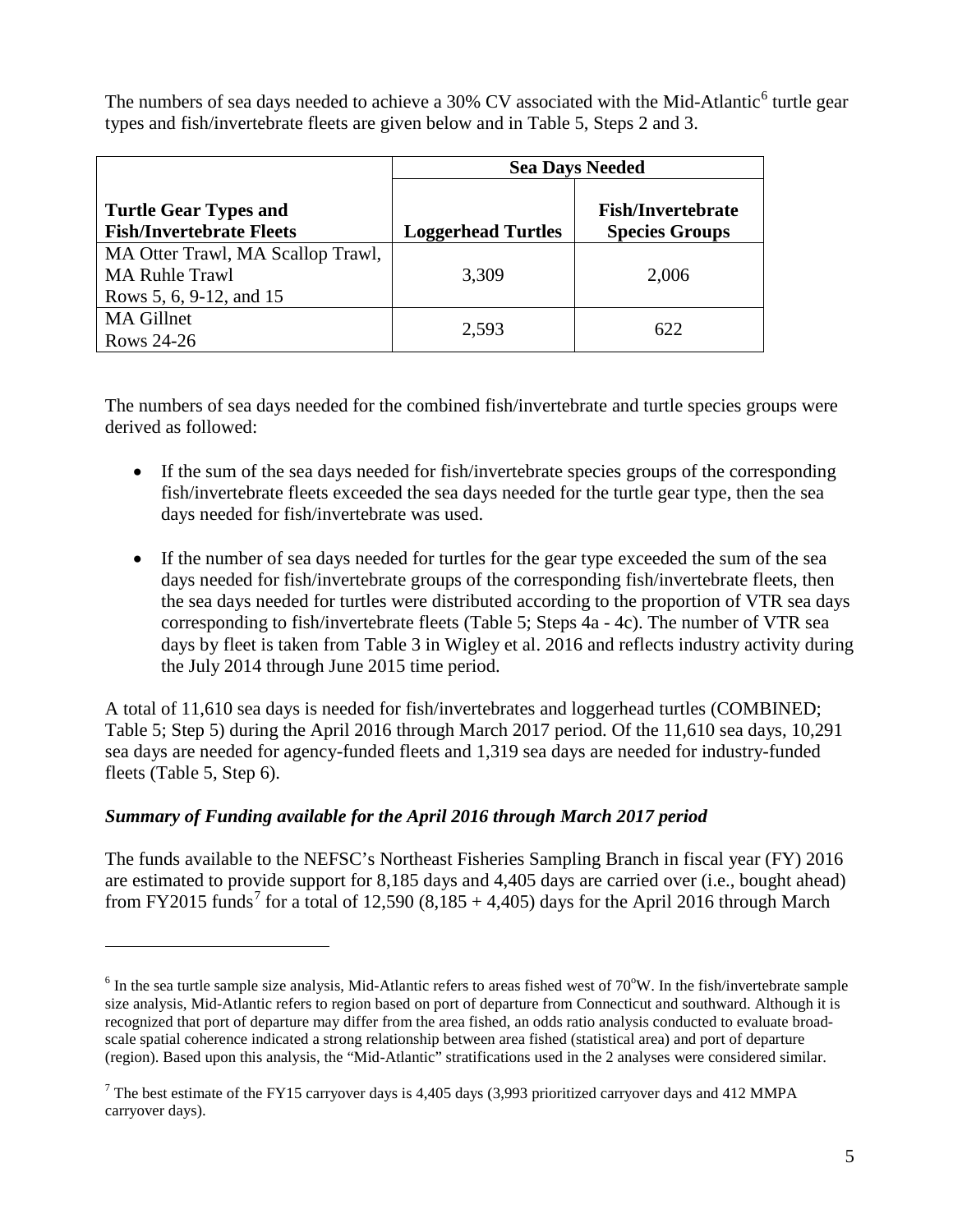2017 time period. Based upon an observer set-aside compensation rate analysis for the Industry Funded Scallop program, there is industry funding for 2,850 days. Hence,  $15,440$  ( $12,590 + 2,850$ ) days are available for observer coverage during April 2016 through March 2017.

Below is a summary of the 2 funding source categories: agency-funded and industry-funded. Within the agency-funded category, there are 5 sub-categories: Atlantic Coast Observers, National Observer Program, Northeast Fisheries Observers, Marine Mammal Protection Act, and Reducing Bycatch.

- **Agency-funded**: The funding sources for the 12,590 agency-funded sea days include: Atlantic Coast Observers (1,116 days), Northeast Fisheries Observers (4,129 days), National Observer Program (2,230 days), Reducing Bycatch (71 days), and 3,993 FY15 carryover/bought ahead days collectively fund the sea days for prioritization (11,539 days; Table 5, Step 7); and Marine Mammal Protection Act (MMPA; 639 days) and FY15 carryover/bought ahead (412 days) collectively fund the sea days to monitor protected species (1,051 days; Table 5, Step 7).
	- $\circ$  1,051 agency-funded days are applicable to protected species<sup>[8](#page-6-0)</sup> only.

The 1,051 MMPA days are associated with trips having sampling protocols that are specific to protected species (marine mammals, sea turtles, Endangered Species Act [ESA] listed fish species) and are not applicable for non-ESA listed fish and invertebrates. Owing to the extra demands of monitoring protected species, information on finfish and shellfish is not collected on these trips. However, these days will provide observer coverage for sea turtles and ESA-listed fish species above that which is allocated.

- o 11,539 (12,590 1,051) agency-funded days are applicable for all species.
	- 11,539 days are subject to the prioritization process across all fleets. The prioritization approach is described in the next section and given in Table 6.
	- No sea days have been set aside to support discovery days to address emerging questions of scientific and management interest as the year progresses.
- o Projected costs (i.e., an estimated rate that includes fixed and variable costs for operations, training, and data processing infrastructure and at-sea costs based on realized cost in FY15): \$1227 for NEFOP days (\$712 for the costs associated with the sea days and \$515 from the infrastructure).
- **Industry-funded**: The number of industry-funded sea days available for scallop fleets is determined by taking 1 percent of the total acceptable biological catch/annual catch limit set for the year. The Industry Funded Scallop (IFS) program allows the vessels an increase in landings to help defray the costs of carrying an observer (i.e., the compensation rate). The

<span id="page-6-0"></span> $8$  In this document, protected species refers to marine mammals, sea turtles, and ESA-listed fish.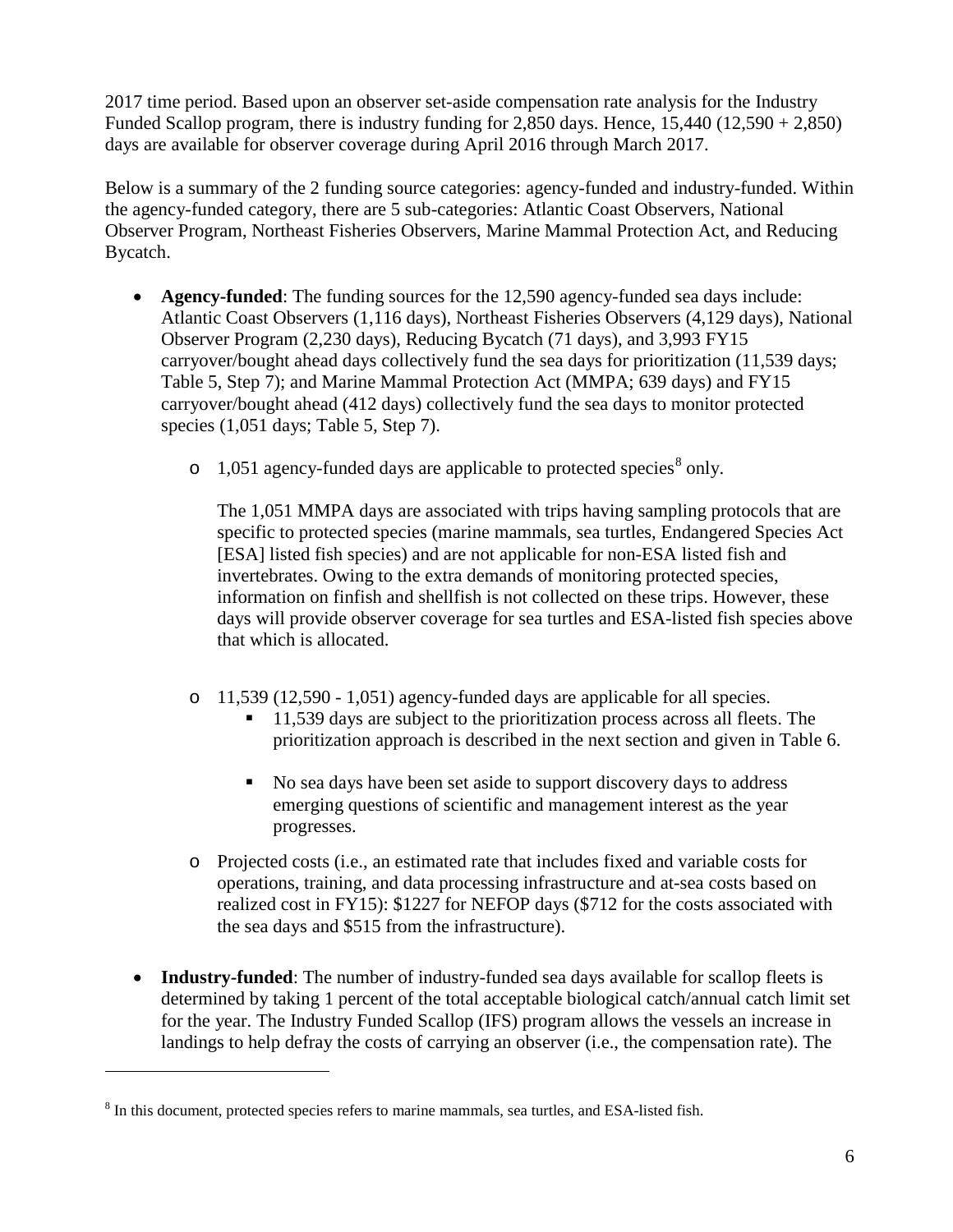sale of the additional scallops allocated to each boat supplies the funding for the at-sea costs of observer coverage. Based upon projected landings and expected prices, the IFS program generates funds in support of discard monitoring of the scallop fleets. A compensation rate analysis was undertaken to support observer coverage of the 12 industry-funded scallop fleets (Rows 9-12 and 32-39; Table 5).

- o Based upon the compensation rate analysis, a total of 2,850 sea days can be funded: 1,579 days for Open areas, 1,151 days for Mid-Atlantic Access Areas, and 120 days in the Nantucket Lightship Access Area (NLAA).
	- The industry-funded schedule runs March through February, a 12-month period that is shifted 1 month from the NEFOP sea day schedule of April to March.
	- Bulletins describing the 2016 set-aside compensation rate calculations and scallop management measures are available online at the Greater Atlantic Regional Fisheries Office webpage <http://www.greateratlantic.fisheries.noaa.gov/nr/index.html>
- o Of the 1,579 days for the Open areas, there are 225 days for Limited Access General Category fleets (Rows 11, 36, and 37; Table 6) and 1,354 days for Limited Access fleets (Rows 12, 38, and 39; Table 6).
- o Coverage of the 12 fleets depends on industry activity among these fleets during April 2016 through March 2017; the sea days represent the maximum coverage (i.e., caps).
- o Projected costs: the cost to industry for at-sea portion is \$675/day for industryfunded scallop fleets. Additional agency funds are needed for training and certification of observers and data processing.

Below is a summary of sea days based on the agency budget and the compensation rate analysis, by funding source for April 2016 through March 2017.

| <b>Funding Source</b>                                                     | <b>Sea Days</b> |
|---------------------------------------------------------------------------|-----------------|
| Agency-funded Total                                                       | 12,590          |
| Agency-funded applicable to all species (prioritized days)                | 11,539          |
| Agency-funded applicable to protected species only (non-prioritized days) | 1,051           |
| Industry-funded Scallop Total applicable to all species                   | 2,850           |
| <b>Total</b>                                                              | 15,440          |

# *Prioritization Trigger and Details of the Allocation of Sea Days to Fleets*

Within the agency-funded fleets and prioritization-applicable funding, funded days exceed the needed days resulting in an estimated surplus of funds equivalent to approximately 1,248 (11,539 - 10,291) days (Table 5). The 2016 funding does not trigger the SBRM prioritization approach.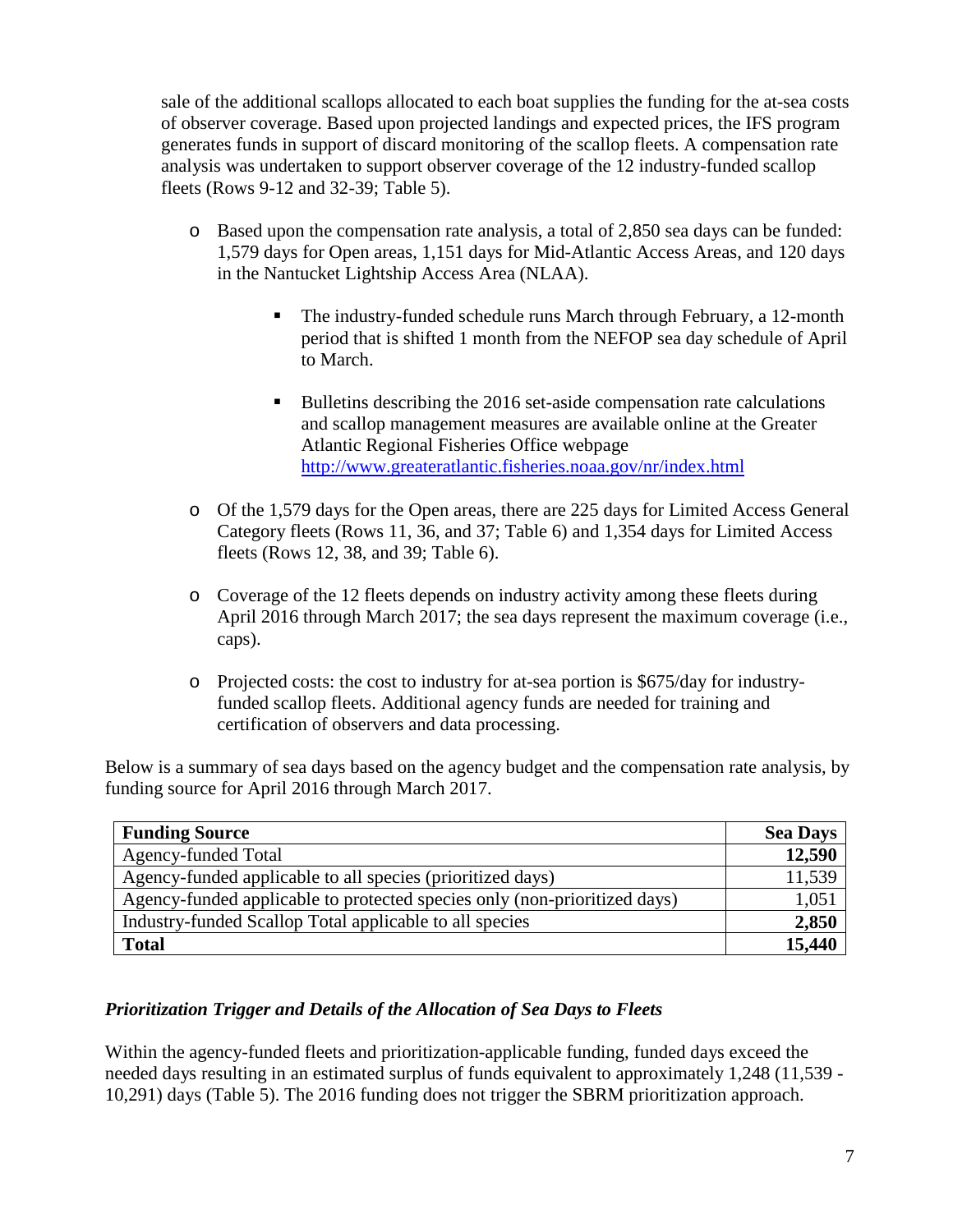The following describes the steps taken to allocate the 15,440 funded sea days to 54 fleets (Tables 5 and 6).

- Step 1. Derive the number of sea days needed for the 14 fish/invertebrate species groups (see Wigley et al. 2016; Table 5).
- Step 2. Apply sea day adjustments to the NE large mesh otter trawl fleet (Row 8) and the NE haddock separator trawl fleet (Row 18). Do not apply trip filter. A total of 7,960 days is needed across 54 fleets (43 agency-funded fleets and 11 industry-funded fleets; Table 5).
- Step 3. Derive the number of sea days needed for sea turtles (see Murray 2012, 2013, 2015a; Table 5).
- Step 4. To support the penultimate prioritization approach, derive the number of sea days needed for loggerhead turtles for each of the fish/invertebrate fleets associated with the turtle gear type group (Table 5).
	- a. Summarize the number of VTR sea days corresponding to each fish/invertebrate fleet (see Table 3 in Wigley et al. 2016). The VTR sea days are zero for the fish/invertebrate fleets that do not need observer sea days.
	- b. Derive the percentage of VTR sea days for each fish/invertebrate fleet within a turtle gear type group. For each fish/invertebrate fleet associated with a turtle gear type, divide the VTR sea days by the sum of the VTR sea days for the gear type group.
	- c. Derive the number of sea days needed for loggerhead turtles by fish/invertebrate fleet. Multiply the number of turtle sea days needed for the gear type by the percentage of VTR sea days for each fish/invertebrate fleet within the turtle gear type group.
- Step 5. Derive the number of sea days needed for fish/invertebrates and turtles COMBINED; select the largest of the 2 sea days (i.e., adjusted sea days needed for the 14 fish/invertebrate species groups [Step 2] and sea days needed for loggerhead turtles [Step 4c]) within the fleet.

A total of 11,610 days is needed to achieve a 30% CV on the discards of the 15 species groups in 2016; Table 5).

Step 6. Partition fleets into funding source categories and sum the number of sea days needed, by funding source.

There were 10,291 days and 1,319 days needed to achieve a 30% CV for the 15 species groups for agency-funded and industry-funded fleets, respectively (Table 5).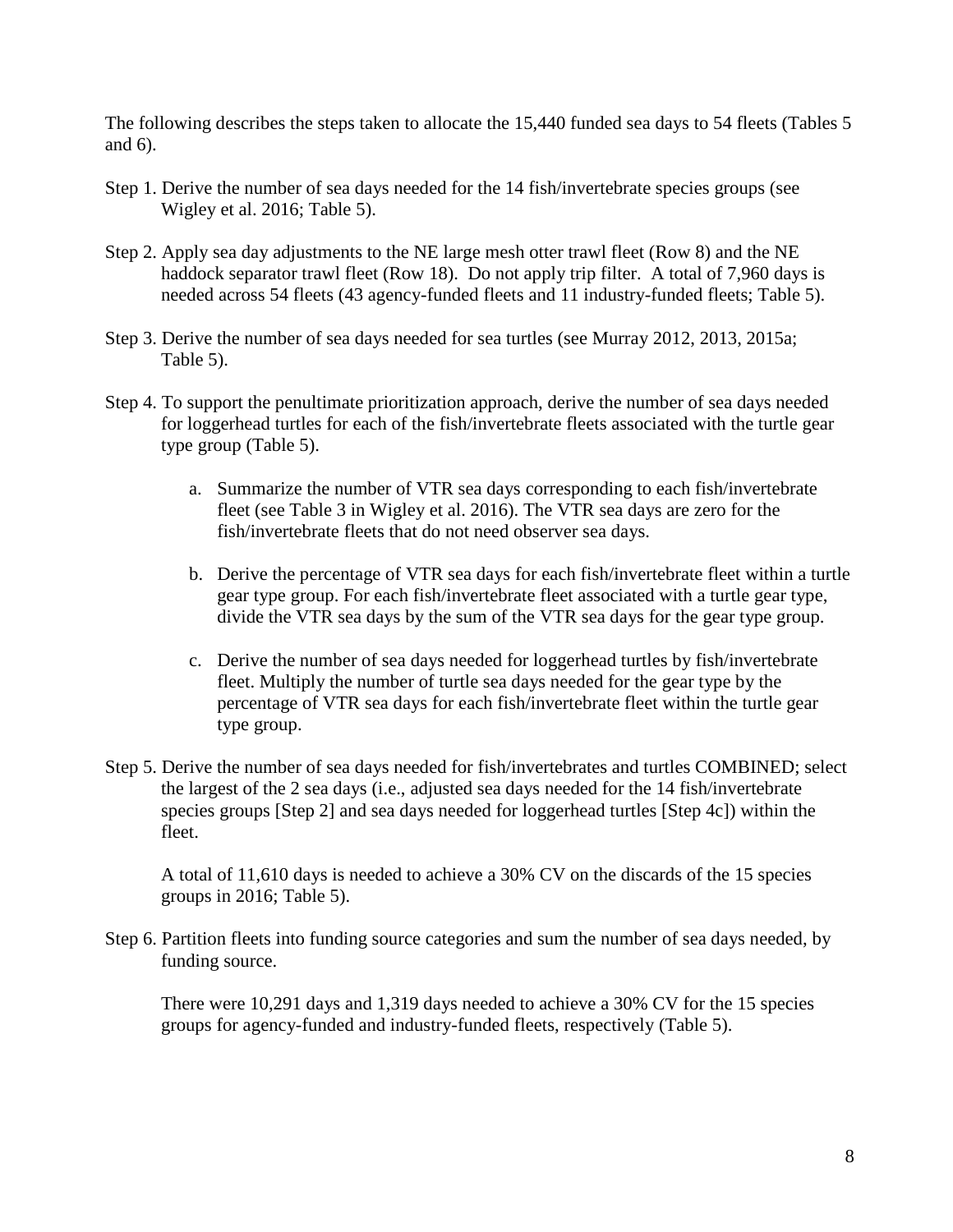Step 7. Obtain funded sea days, by funding source category. For agency-funded sea days, calculate the number of sea days applicable to the prioritization process (prioritized versus nonprioritized days).

There are 11,539 agency-funded days applicable to the prioritization process (Table 5).

Step 8. Evaluate needed sea days versus funded sea days for each funding category and calculate shortfall or surplus sea days associated with the prioritization process.

A surplus of 1,248 days is expected for agency-funded fleets (Table 5).

Step 9. Apply the penultimate approach algorithm to allocate sea days to fleets for agency-funded days that are applicable to prioritization process.

In 2016, no prioritization is needed; Steps 9.1 through 9.3 are not applicable this year.

- Step 9.4. The 11,539 prioritized sea days provide observer coverage to meet the 10,291 days needed in all 43 agency-funded fleets with remaining funding equivalent to approximately 1,248 days. These funds will be utilized to offset industry costs for at-sea monitoring in the groundfish fishery.
- Step 9.5. Identify fleets that cannot be covered by NEFOP this year.

In 2016, there are no practical limitations that prevent the NEFOP from covering these fleets. The NEFOP is working to get a third party provider in place to supplement coverage and ensure the highest rate of accomplished days. The sea days in Step 9.5 equal the sea days in Step 9.4 (Table 6).

Step 10. Allocate agency-funded non-prioritized sea days.

 $\overline{a}$ 

There are 1,051 agency-funded days that are not applicable to the prioritization process (non-prioritized MMPA days; Table 6).

The 1,051 MMPA sea days, all assumed to have limited sampling protocols, are allocated to a row designated as "MMPA coverage" and will be associated with the NE and MA gillnet fleets (Rows 24-29; Table 6).

Step 11. Allocate industry-funded days. The sea days for the industry-funded scallop fleets are assigned to trips via the call-in system<sup>[9](#page-9-0)</sup>. The sea day coverage for industry-funded scallop fleets will depend on industry activity during the April 2016 through March 2017 period and will be capped as described above. The 2,850 industry-funded sea days have not been allocated to individual fish/invertebrate fleets, but rather to groups of fish/invertebrate fleets that correspond to the stratification used in compensation rate analysis: Mid-Atlantic

<span id="page-9-0"></span> $9^9$  For more information on the call-in system for the industry-funded scallop program, see [http://www.nefsc.noaa.gov/fsb/scallop/Industry\\_Scallop\\_Call\\_in\\_Guide.pdf](http://www.nefsc.noaa.gov/fsb/scallop/Industry_Scallop_Call_in_Guide.pdf)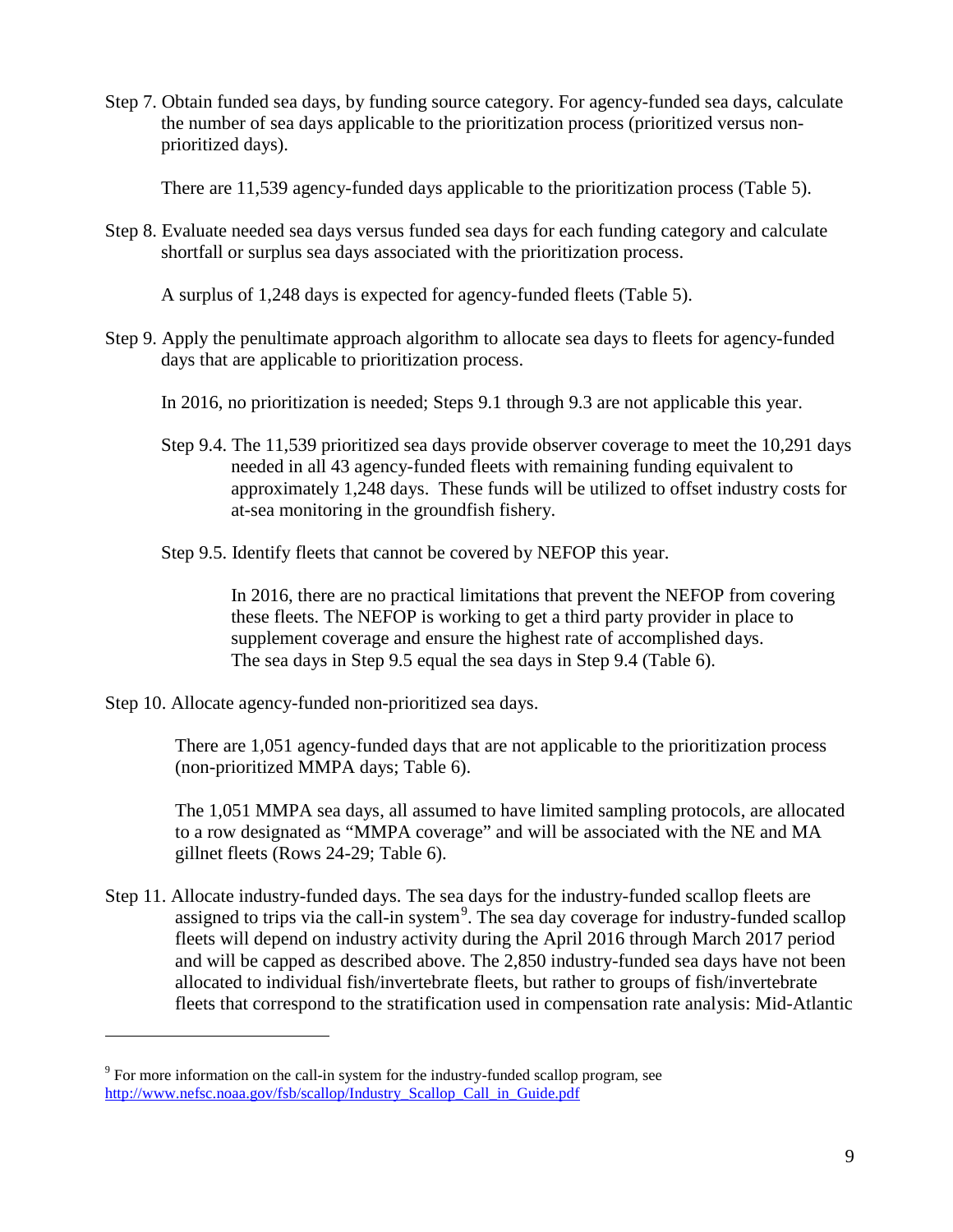access area fleets (Rows 9, 10, 32, and 34; Table 6); Open areas fleets (Rows 11, 36, and 37 for Limited Access General Category fleets and Rows 12, 38, and 39 for Limited Access; Table 6); and New England access area fleets (Rows 33 and 35; Table 6). The allocated sea days represent the maximum coverage (i.e., caps).

Industry-funded sea days are expected to meet or exceed the SBRM required sea days for each fleet group corresponding to the stratification used in the compensation rate analysis except for New England access areas (Table 6). The 2016 sea day analyses estimated a total of 266 days needed for the New England access areas (Rows 33 and 35) for the upcoming year based on the July 2014 through June 2015 data. The New England access areas are closed for 2016; however, upon approval of Framework 27 to the Atlantic sea scallop management plan, some fishing activity by Limited Access General Category vessels will be allowed in the Nantucket Lightship. Hence only a portion of the 266 days will be required for this group to cover 2016 compensation fishing trips. It was estimated that a total of 120 days would provide sufficient coverage.

Step 12. The sea days allocated for the April 2016 – March 2017 (TOTAL) is the sum of the prioritized days (Step 9.5), non-prioritized days (Step 10), and industry-funded scallop days (Step 11). A total of 15,440 days is allocated across 54 fleets (Table 6). There are remaining funds equivalent to approximately 1,248 days that will be utilized to offset industry costs for at-sea monitoring in the groundfish fishery (Table 6).

The agency-funded fleets with an  $*$  or  $**$  (Table 6) indicate that some or all of the observer coverage will be assigned via the Pre-Trip Notification System (PTNS; Palmer et al. 2013) or the scallop call-in program. This means some or all of the observer coverage within each of these fleets will depend upon industry activity during the April 2016 through March 2017 period. The sea days for agency-funded fleets have been proportionally allocated based on previous year industry activity, and thus should be considered provisional. All other fleets will have sea days assigned to fishing trips via the NEFOP sea day schedule.

The sea days on the NEFOP sea day schedule were proportionally allocated by quarter and state within a fleet based on the VTR trips during the July 2014 through June 2015 time period. For some fleets (including fleets with minimum pilot coverage), there were too few days to allocate sea days by quarter and state, thus sea days were allocated by quarter and the percentage of VTR trips by state were provided.

### *Discussion*

As a practical matter, fleets with low trip activity within a quarter or overall are very difficult to "find" unless they are part of PTNS or a call-in program. Attempts to assign observers can be inefficient since the probability of randomly finding such trips at a specific port or time period will be very low. While some of the challenges may be overcome with vessel select letters and other operational efforts, some fleets may fall below practical detection limits and therefore some of the sea days associated with low trip activity fleets may not be accomplished. If any sea days are not accomplished, they will be carried over.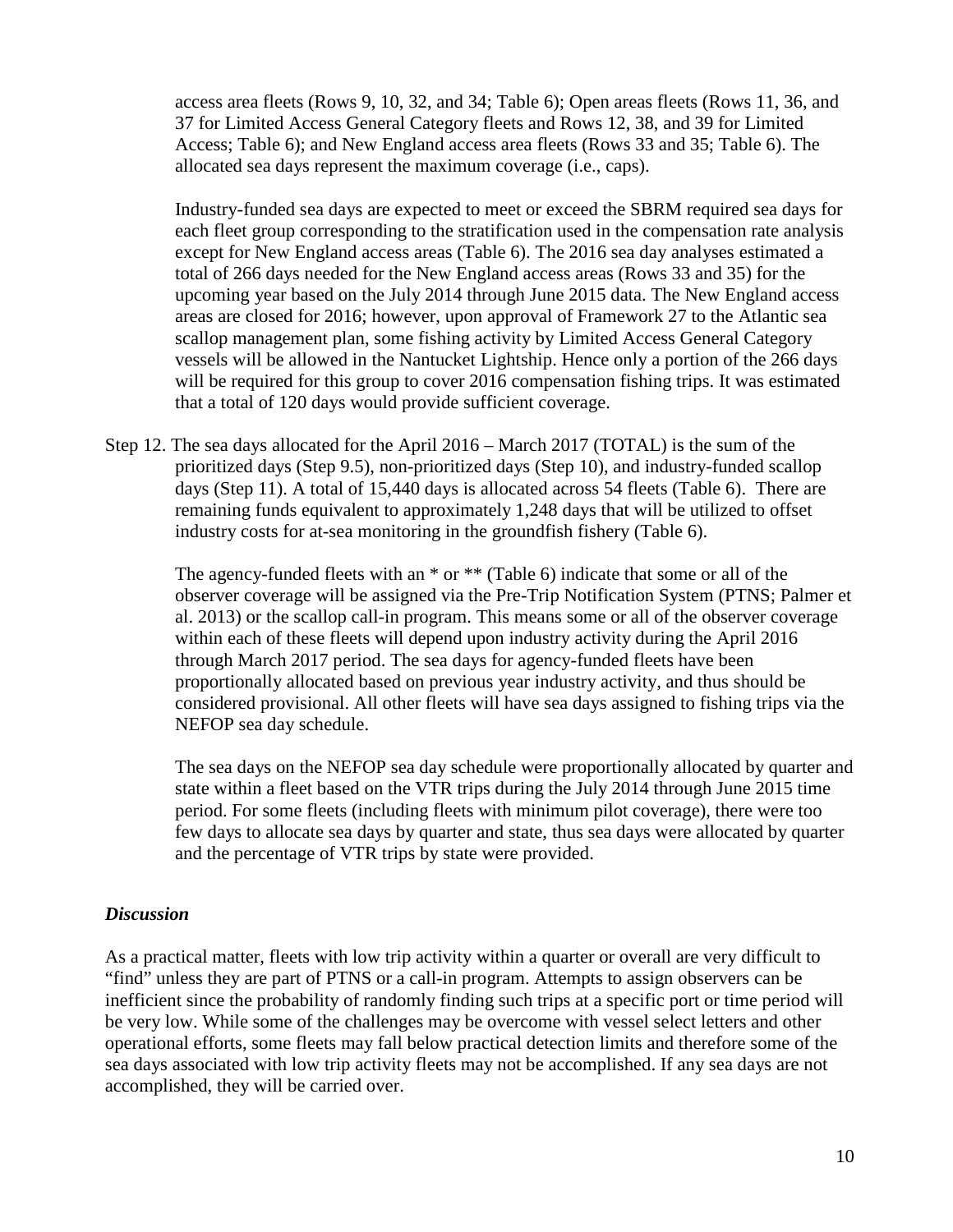The sample size analysis conducted by Wigley et al. (2016) derived the expected precision (CV) of the discard estimates for various species groups over a range of sample sizes for each of the species groups that were not filtered out by the importance filter (see Table 7 and Figure 3 in Wigley et al. 2016). Deriving the expected CV assumes the variance of the discard estimate is constant over a range of sample sizes (number of trips).

The 3,993 prioritized carryover days are the result of unaccomplished sea days during the April 2015 - March 2016 time period. The 3,993 prioritized carryover days have increased the number of prioritized sea days to a level that meets the number of sea days needed to monitor the 15 SBRM species groups during the April 2016-March 2017 time period. Due to the unaccomplished sea days during the April 2015-March 2016 time period, it is possible that the lower observer coverage could lead to discard estimates with CVs that are higher than the SBRM precision standard for some fleets. The NEFOP is working to get a third party provider in place to supplement coverage and ensure the highest rate of accomplished days.

The NY Department of Environmental Conservation has secured funding through the Atlantic Coast Cooperative Statistical Program (ACCSP) to support observer coverage (approximately 880 days) for otter trawl, gillnet, and pot/trap fleets in the Mid-Atlantic region. These sea days will provide observer coverage for all species above that allocated in this report.

At-Sea Monitoring (ASM) coverage is used for compliance monitoring and is not used to meet SBRM sea day requirements. Information relating to industry-funded ASM coverage can be found on-line at [http://www.greateratlantic.fisheries.noaa.gov/aps/monitoring/nemultispecies.html.](http://www.greateratlantic.fisheries.noaa.gov/aps/monitoring/nemultispecies.html)

## Pre-Trip Notification System

The NEFOP uses two systems to select fishing trips for observer coverage: the PTNS and a non-PTNS selection process (based on a sea day schedule) that includes either an observer approaching the vessel at the dock, a phone call to request a trip, or a selection letter in the mail. For some fleets, both systems are used for the groundfish and non-groundfish components of these fleets. The sea day schedule is used for trips in the non-groundfish component. Amendment 16 of the Northeast Multispecies FMP specifies that vessel captains are required to notify the PTNS for any groundfish trip they plan to make. PTNS handles the deployment of NEFOP, NEFOP limited, and ASM coverage for all groundfish trips. For NEFOP and ASM deployments, coverage is deployed proportional to the fishing activity in a given strata. Discussions are underway to modify the PTNS to meet SBRM and other regulatory requirements.

### Expanded Sampling Frame for NE and MA Lobster Pot Fleets

The 2016 SBRM analyses for discard estimation and sample size (Wigley et al. 2016) used the VTR (including clam logbook) data to define the sampling frame for the 57 fleets using data collected from the July 2014 through June 2015 time period. Vessels that hold federal fishing permits have VTR reporting requirements except vessels that hold only a federal lobster permit. Consequently, vessels with only a federal lobster permit were not included in the SBRM data sets. The discard estimates in Wigley et al. 2016 appropriately reflect the underlying data used (e.g., the VTR data used to raise the discard ratios to total discards and the observed trips used to derive the discard ratios were from the same VTR-based sampling frame). It is inappropriate to extrapolate beyond the sampling frame used unless it can be shown that the trips with no VTR reporting requirements have the same landings and discard characteristics as the trips with VTR reporting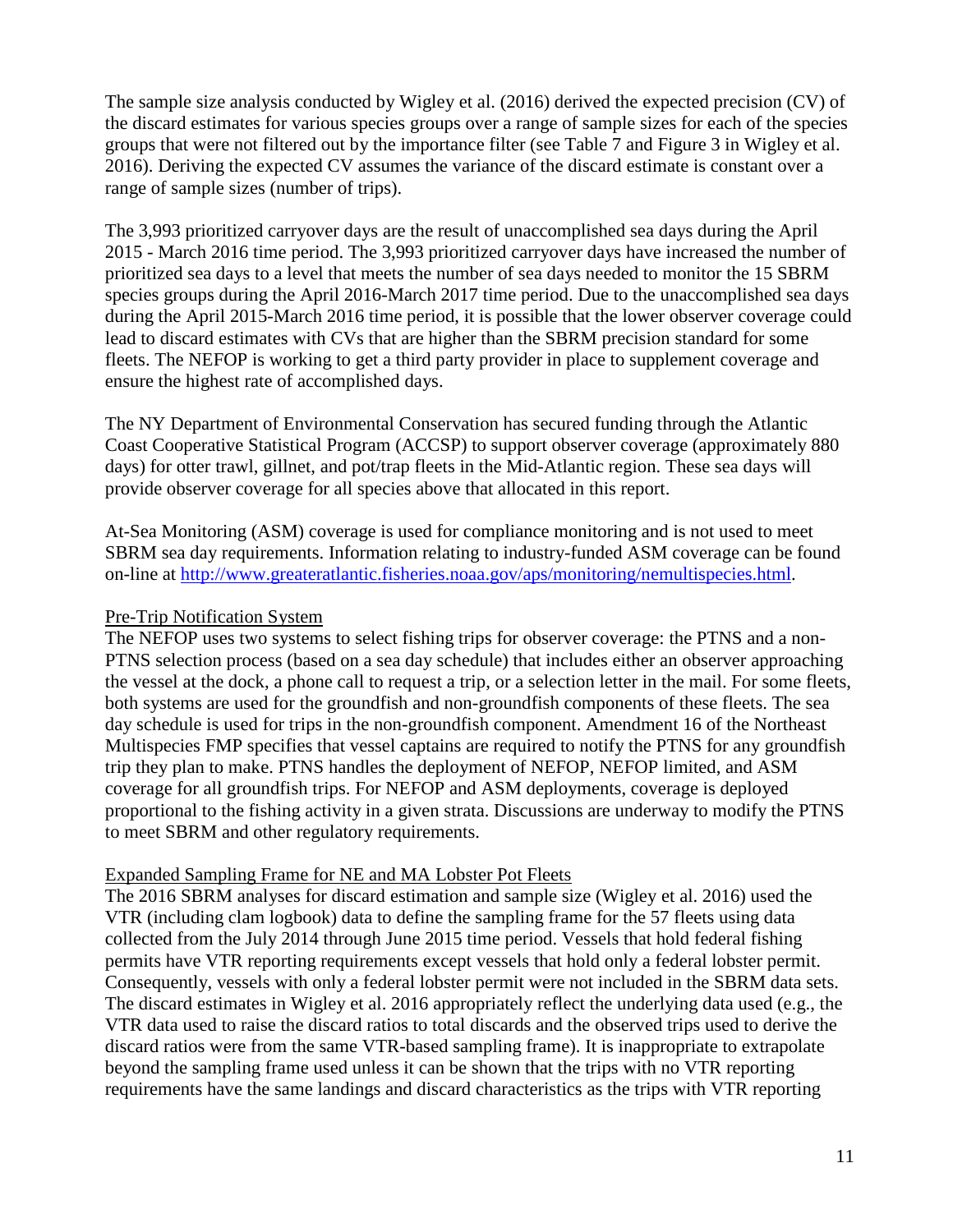requirements. An approach was needed to include all federal trips in the NE and MA lobster pot fleets such that the SBRM analyses would be based upon information from all federally permitted vessels.

In late 2015, an approach was developed to expand the sampling frame for NE and MA lobster pot fleets to include all vessels holding a federal lobster permit (Regional Workshop: Lobster Fishery Observer Programs, October 6, 2015, forthcoming on the ASFMC [\[http://www.asmfc.org\]](http://www.asmfc.org/) and NEFOP [\[http://www.nefsc.noaa.gov/fsb/program.html\]](http://www.nefsc.noaa.gov/fsb/program.html) webpages). The approach uses permit information and dealer data to augment the VTR data such that all trips made by vessels with federal lobster permits are in the sampling frame for the lobster pot fleets.

In January 2016, NEFOP began using the expanded sampling frame for the NE and MA lobster pot fleets. For the January-March 2016 time period (associated with the 2015 sea day allocation), the trips eligible for observer coverage in the NE and MA lobster pot fleets came from trips made by vessels holding a federal lobster permit rather than just vessels that have VTR reporting requirements. Hence, the pool of eligible trips for observer coverage increased; however, the amount of observer sea days was not increased for the January-March 2016 time period.

In April 2016, the agency found that expanding the sampling frame for the NE and MA lobster pot fleet to include all vessels with a federal permit requires a regulatory change to the SBRM Amendment. The agency intends to pursue the required language change through the appropriate regulatory procedures. In the meantime, the NEFOP will not use the expanded sampling frame for lobster pot fleets until a regulatory change is made.

The rest of the SBRM fleets did not need to have the sampling frame expanded because these vessels have VTR reporting requirements associated with their federal fishing permits and their fishing trips are already included in the SBRM sampling frame.

# *References*

Murray KT 2015a. The importance of location and operational fishing factors in estimating and reducing loggerhead (*Caretta caretta*) interactions in U.S. bottom trawl gear. *Fish. Res*. 172:440- 451

Murray KT. 2015b. Estimated loggerhead (*Caretta caretta*) interactions in the Mid-Atlantic scallop dredge fishery, 2009-2014. US Dept Commer, Northeast Fish Sci Cent Ref Doc. 15-20; 15 p. Available at:<http://www.nefsc.noaa.gov/publications/>

Murray KT. 2013. Estimated Loggerhead and Unidentified Hard-shelled Turtle Interactions in Mid-Atlantic Gillnet Gear, 2007-2011. NOAA Tech Memo NMFS-NE-225. 20 p. Available online at: <http://www.nefsc.noaa.gov/publications/tm/tm225/>

Murray KT. 2012. Estimating observer sea day requirements in the Mid-Atlantic region to monitor loggerhead sea turtle (*Caretta caretta*) interactions. US Dept Commer, Northeast Fish Sci Cent Ref Doc 12-26; 10 p. Available online at:<http://www.nefsc.noaa.gov/publications/crd/crd1226/>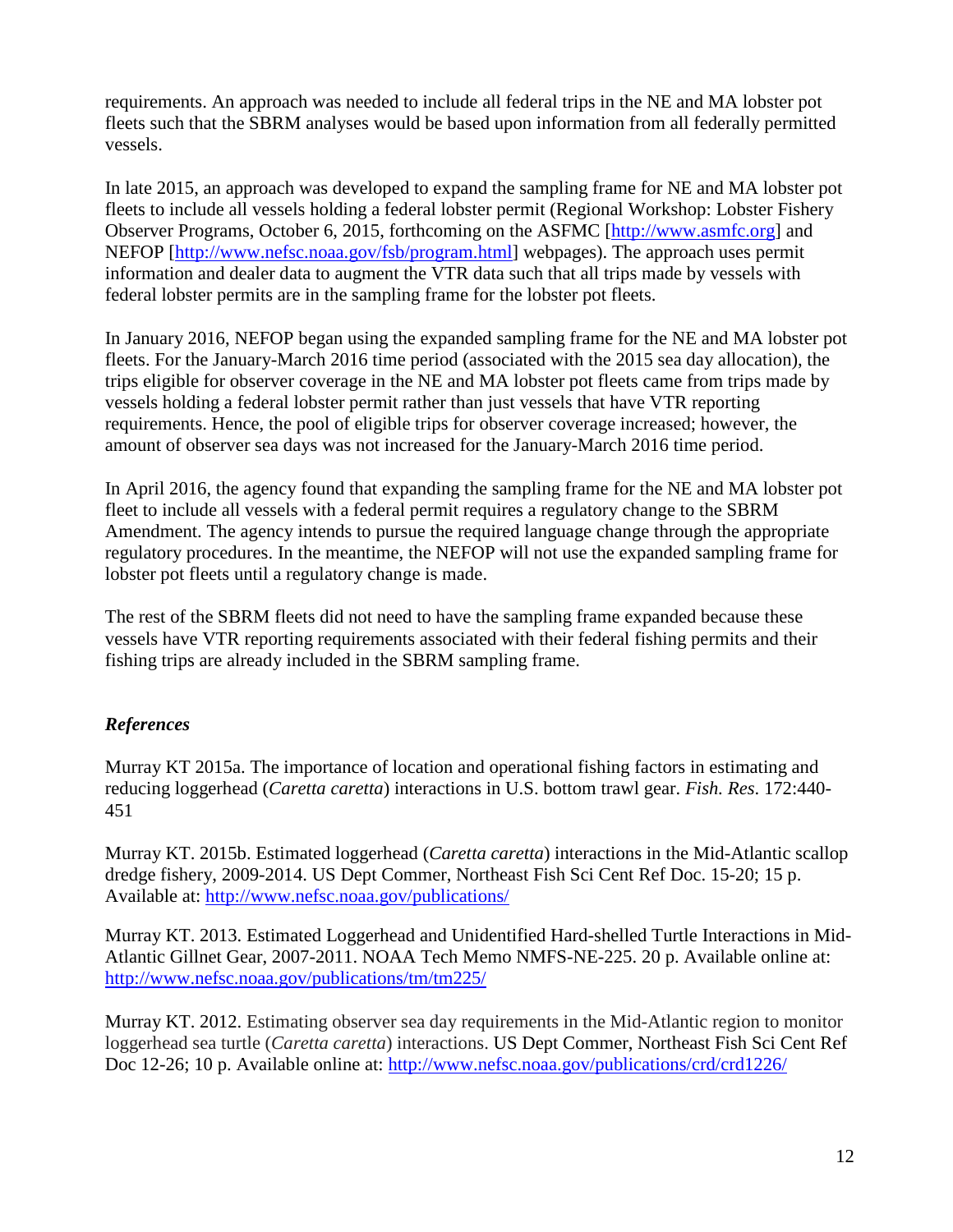National Marine Fisheries Service (NMFS). 2012. Endangered Species Act (ESA) Section 7 Consultation on the Atlantic Sea Scallop Fishery Management Plan. Consultation No. F/NER/2012/01461. Greater Atlantic Regional Fisheries Organization. July 12, 2012

National Marine Fisheries Service (NMFS). 2011. Fisheries of the Northeastern United States; Removal of Standardized Bycatch Reporting Methodology Regulations. Federal Register, Vol. 76, No. 250, Thursday, December 29, 2011. p. 81844 – 81850. <http://www.gpo.gov/fdsys/pkg/FR-2011-12-29/pdf/2011-33302.pdf>

National Marine Fisheries Service (NMFS). 2008. Magnuson-Stevens Fishery Conservation and Management Act Provisions; Fisheries of the Northeastern United States; Northeast Region Standardized Bycatch Reporting Methodology Omnibus Amendment. Federal Register, Vol. 73, No. 18, Monday, January 28, 2008. p. 4736-4758. Available on-line at: <https://federalregister.gov/a/E8-1436>

New England Fishery Management Council (NEFMC), Mid-Atlantic Fishery Management Council and National Marine Fisheries Service. 2015. Standardized Bycatch Reporting Methodology: An Omnibus Amendment to the Fishery Management Plans of the Mid-Atlantic and New England Regional Fishery Management Councils. March 2015. 361 p. Available on-line at: <http://www.greateratlantic.fisheries.noaa.gov/regs/2015/June/15SBRMOmnibusAmend.html>

New England Fishery Management Council (NEFMC), Mid-Atlantic Fishery Management Council and National Marine Fisheries Service. 2007. Northeast Region Standardized Bycatch Reporting Methodology: An Omnibus Amendment to the Fishery Management Plans of the New England and Mid-Atlantic Fishery Management Councils. June 2007. 642 p. Available on-line at: <http://www.nefmc.org/issues/sbrm/index.html>

Palmer MC, Hersey P, Marotta H, Shield G, Cierpich, SB. 2013. The design, implementation and performance of an observer pre-trip notification system (PTNS) for the northeast United States groundfish fishery. US Dept Commer, Northeast Fish Sci Cent Ref Doc. 82 p. Available online at: <http://www.nefsc.noaa.gov/publications/crd/crd1321/>

Scott-Denton E, Cryer PF, Duffy MR, Gocke JP, Harrelson MR, Kinsella DL, Nance JM, Pulver JR, Smith RC, Williams JA. 2012. Characterization of the U.S. Gulf of Mexico and South Atlantic penaeid and rock shrimp fisheries based on observer data. *Marine Fisheries Review*, 74(4): 1-27. Available online at: <http://spo.nmfs.noaa.gov/mfr744/mfr744.html>

Warden ML, Murray KT. 2011. Reframing protected species interactions in commercial fishing gear: moving toward estimating the unobservable. *Fish. Res.*110: 387-390.

Wigley SE, Rago PJ, Sosebee KA, Palka DL. 2007. The Analytic Component to the Standardized Bycatch Reporting Methodology Omnibus Amendment: Sampling Design, and Estimation of Precision and Accuracy (2nd Edition). US Dep. Commer., Northeast Fish. Sci. Cent. Ref. Doc. 07- 09; 156 p. Available online at:

<http://www.nefsc.noaa.gov/publications/crd/crd0709/>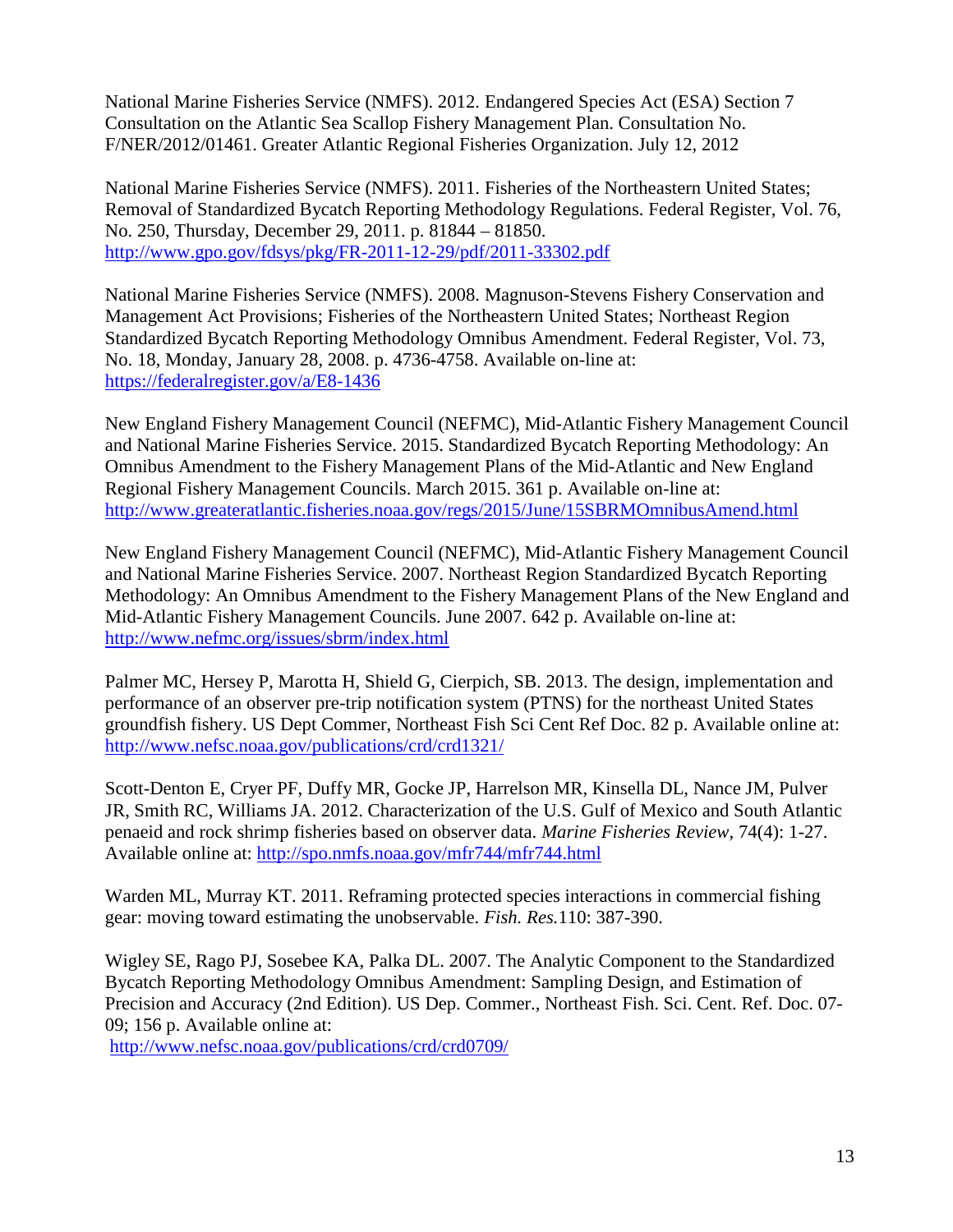Wigley SE, Tholke C, Shield G. 2016. 2016 discard estimation, precision, and sample size analyses for 14 federally managed species in the waters off the northeastern United States. US Dept Commer, Northeast Fish Sci Cent Ref Doc. 16-03; 164 p. Available online at: <http://www.nefsc.noaa.gov/publications/crd/crd1603/>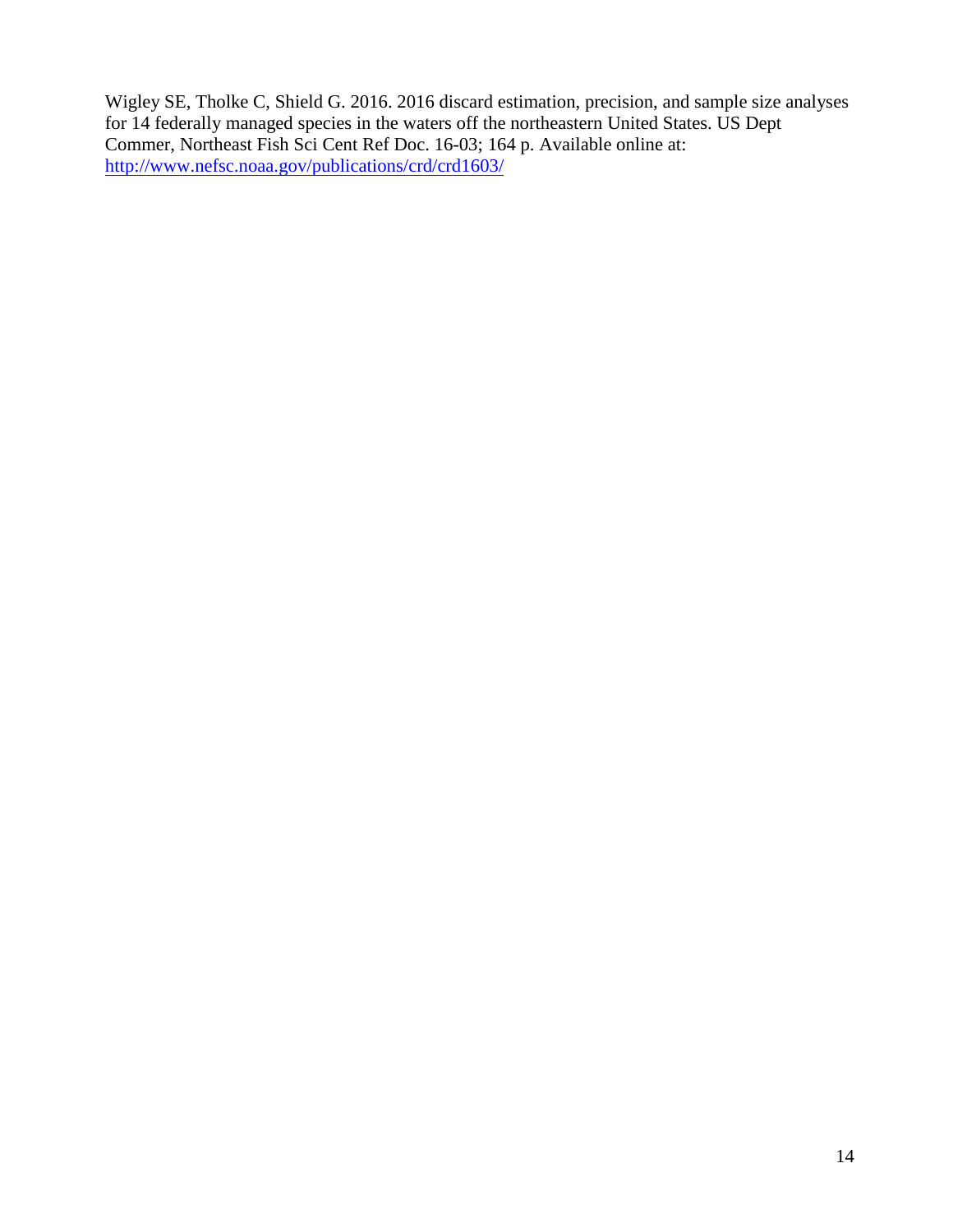Table 1. A list of the 14 fish and invertebrate species groups and 1 species of sea turtles (in bold), with species group abbreviations in parentheses and scientific names in italics, and the species that compose these groups, corresponding to the 13 federal fishery management plans implements in the waters off the northeastern United States.

| <b>ATLANTIC SALMON (SAL)</b>                      | Salmo salar                   |
|---------------------------------------------------|-------------------------------|
| <b>BLUEFISH (BLUE)</b>                            | Pomatomus saltatrix           |
| FLUKE - SCUP - BLACK SEA BASS (FSB)               |                               |
| Black sea bass                                    | Centropristis striata         |
| Fluke                                             | Paralichthys dentatus         |
| Scup                                              | Stenotomus chrysops           |
| HERRING, ATLANTIC (HERR)                          | Clupea harengus               |
| LARGE MESH GROUNDFISH (GFL)                       |                               |
| American plaice                                   | Hippoglossoides platessoides  |
| Atlantic cod                                      | Gadus morhua                  |
| Atlantic halibut                                  | Hippoglossus hippoglossus     |
| Atlantic wolffish                                 | Anarhichas lupus              |
| Haddock                                           | Melanogrammus aeglefinus      |
| Ocean pout                                        | Zoarces americanus            |
| Pollock                                           | Pollachius virens             |
| Redfish                                           | Sebastes fasciatus            |
| White hake                                        | Urophycis tenuis              |
| Windowpane flounder                               | Scophthalmus aquosus          |
| Winter flounder                                   | Pseudopleuronectes americanus |
| Witch flounder                                    | Glyptocephalus cynoglossus    |
| Yellowtail flounder                               | Limanda ferruginea            |
| <b>MONKFISH (MONK)</b>                            | Lophius americanus            |
| RED DEEPSEA CRAB (RCRAB) <sup>10</sup>            | Chaceon quinquedens           |
| <b>SEA SCALLOP (SCAL)</b>                         | Placopecten magellanicus      |
| <b>SKATE COMPLEX (SKATE)</b> <sup>11</sup>        | Rajidae                       |
| Barndoor skate                                    | Dipturus laevis               |
| Clearnose skate                                   | Raja eglanteria               |
| Little skate                                      | Leucoraja erinacea            |
| Rosette skate                                     | Leucoraja garmani             |
| Smooth skate                                      | Malacoraja senta              |
| Thorny skate                                      | Amblyraja radiata             |
| Winter skate                                      | Leucoraja ocellata            |
| SMALL MESH GROUNDFISH (GFS)                       |                               |
| Offshore hake                                     | Merluccius albidus            |
| Red hake                                          | Urophycis chuss               |
| Silver hake                                       | Merluccius bilinearis         |
| <b>SPINY DOGFISH (DOG)</b>                        | Squalus acanthias             |
| SQUID <sup>12</sup> - BUTTERFISH - MACKEREL (SBM) |                               |
| Atlantic mackerel                                 | Scomber scombrus              |
| Butterfish                                        | Peprilus triacanthus          |
| Northern shortfin squid                           | Illex illecebrosus            |
| Longfin inshore squid                             | Doryteuthis (Amerigo) pealeii |
| <b>SURFCLAM - OCEAN OUAHOG (SCOO)</b>             |                               |
| Surfclam                                          | Spisula solidissima           |
| Ocean quahog                                      | Arctica islandica             |
| TILEFISH (TILE)                                   | Lopholatilus chamaeleonticeps |
| <b>LOGGERHEAD TURTLE (TURS)</b>                   | Caretta caretta               |

<span id="page-15-2"></span>

<span id="page-15-1"></span><span id="page-15-0"></span><sup>&</sup>lt;sup>10</sup> Red deepsea crab was referred to as red crab in documents prior to 2014.<br><sup>11</sup> Skate complex comprises 7 species as well as skate, unknown.<br><sup>12</sup> Squid, unclassified is included in this species group. Longfin inshore s known as Loligo squid and Illex squid, respectively.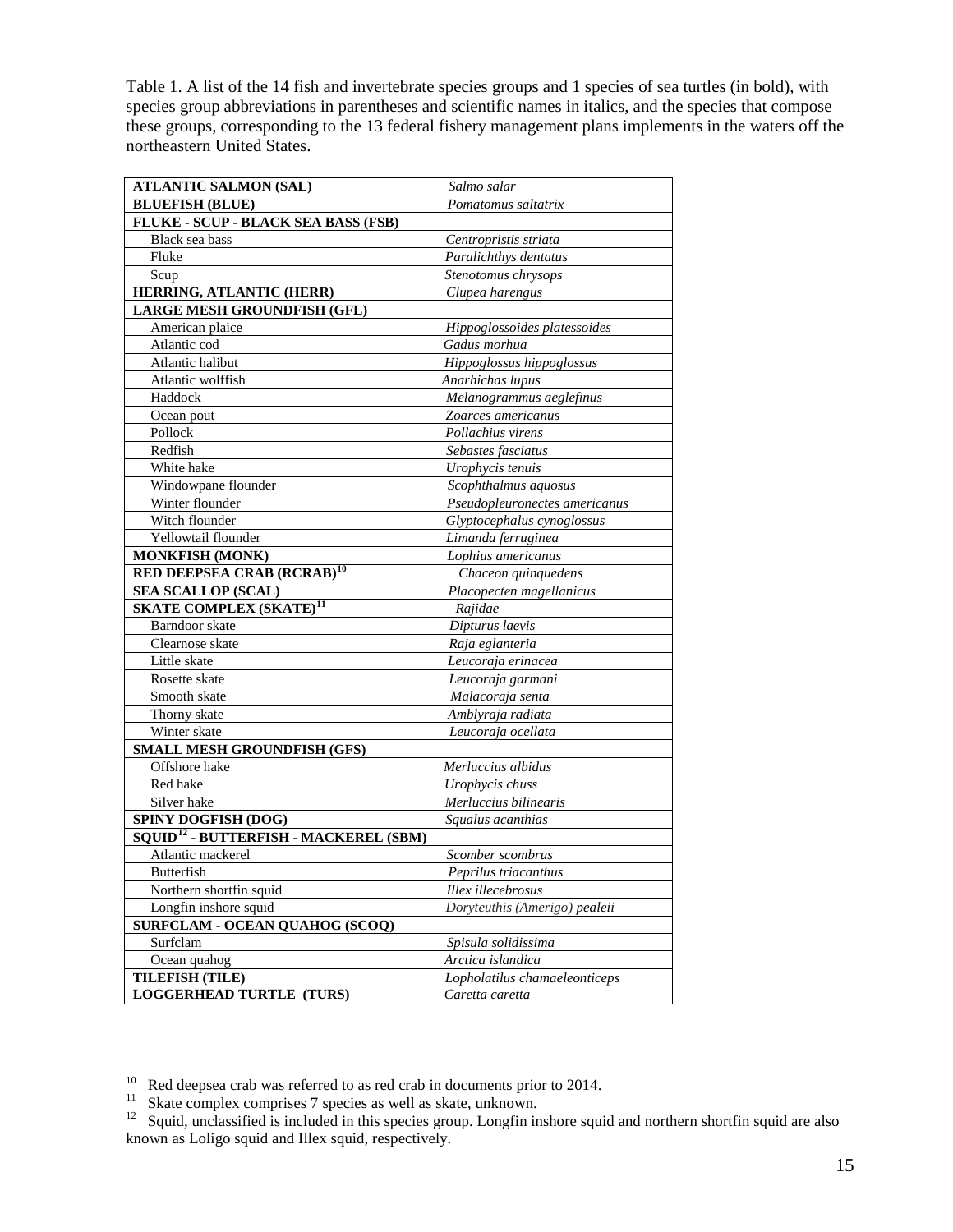Table 2. Total catch (live lb), Vessel Trip Report landings (kept; live lb), estimated discards (live lb), associated coefficient of variation (CV), and standard error of the estimated discards (SE; live lb) for 14 SBRM species groups combined, by fleet, based on July 2014 through June 2015 data. Dark shading indicates fleets not considered or with no Northeast Fisheries Observer Program trips in the annual analysis. These CVs were not used in the annual sample size analysis. Blank CV indicates either no discards or discards equals 0. "P" indicates fleets with "pilot" designation. *Taken from Table 5C in Wigley et al. 2016.*

| Fleet           | Row Gear Type                       | Access | Trip                    | Region      | Mesh  |              |              |              |       |             |              |
|-----------------|-------------------------------------|--------|-------------------------|-------------|-------|--------------|--------------|--------------|-------|-------------|--------------|
|                 |                                     | Area   | Category                |             | Group | Total        | Kept         | Discarded    | cv    | SE          | Pilot        |
|                 | 1 Longline                          | OPEN   | all                     | MA          | a11   | 1,779,607    | 1,663,161    | 116,446      | 0.386 | 44,939      |              |
| $\overline{a}$  | Longline                            | OPEN   | a11                     | NE          | a11   | 3,450,002    | 3, 343, 427  | 106,575      | 0.990 | 105,559     |              |
| $\overline{3}$  | Hand Line                           | OPEN   | a11                     | MA          | a11   | 285,583      | 283,724      | 1,859        | 0.649 | 1,206       | $\, {\bf p}$ |
| $\overline{4}$  | Hand Line                           | OPEN   | a11                     | NE          | a11   | 1,896,880    | 1,832,723    | 64,156       | 0.603 | 38,654      |              |
| 5               | Otter Trawl                         | OPEN   | a11                     | MA          | sm    | 32,890,827   | 25,734,057   | 7,156,771    | 0.151 | 1,079,920   |              |
| 6               | Otter Trawl                         | OPEN   | a11                     | МA          | lq    | 32, 346, 375 | 13,640,578   | 18,705,797   | 0.093 | 1,744,884   |              |
| $7\overline{ }$ | Otter Trawl                         | OPEN   | all                     | $_{\rm NE}$ | sm    | 62,304,639   | 53, 574, 756 | 8,729,883    | 0.100 | 873,613     |              |
| 8               | Otter Trawl                         | OPEN   | all                     | NE          | lq    | 87, 293, 310 | 50,928,385   | 36, 364, 925 | 0.065 | 2,378,096   |              |
| 9               | Scallop Trawl                       | AA     | $\mathop{\mathrm{GEN}}$ | МA          | a11   | 580,852      | 429,539      | 151,313      | 0.504 | 76,206      | $\, {\bf p}$ |
| 11              | Scallop Trawl                       | OPEN   | GEN                     | MA          | a11   | 737,554      | 302,630      | 434,923      | 0.146 | 63,336      |              |
| 12              | Scallop Trawl                       | OPEN   | LIM                     | MA          | a11   | 43,203       | 43,203       |              |       |             | $\, {\bf p}$ |
| 13              | Otter Trawl, Twin                   | OPEN   | all                     | MA          | a11   | 2,814,039    | 1,136,191    | 1,677,848    | 0.528 | 885,103     |              |
| 16              | Otter Trawl, Ruhle                  | OPEN   | all                     | NE          | sm    | 1,564,121    | 1,409,864    | 154,257      | 0.035 | 5,444       | P            |
| 17              | Otter Trawl, Ruhle                  | OPEN   | all                     | NE          | lq    | 799,102      | 703,151      | 95,951       | 0.052 | 5,012       | $\mathbf{P}$ |
| 19              | Otter Trawl, Haddock Separator OPEN |        | all                     | NE          | lq    | 8,982,734    | 6,448,116    | 2,534,619    | 0.124 | 314,259     |              |
| 20              | Shrimp Trawl                        | OPEN   | all                     | МA          | all   | 708,834      | 378,256      | 330,579      | 0.000 | $\mathbf 0$ | $\mathbb{P}$ |
| 21              | Shrimp Trawl                        | OPEN   | all                     | $_{\rm NE}$ | all   | 132,543      | 132,543      |              |       |             | $\, {\bf p}$ |
| 22              | Floating Trap                       | OPEN   | all                     | MA          | all   | 99,526       | 99,526       |              |       |             | $\, {\bf P}$ |
| 23              | Floating Trap                       | OPEN   | all                     | NΕ          | all   | 5,698        | 5,698        |              |       |             | $\mathbb{P}$ |
| 24              | Sink, Anchor, Drift Gillnet         | OPEN   | all                     | MA          | sm    | 1,989,396    | 1,508,681    | 480,715      | 0.914 | 439,170     |              |
| 25              | Sink, Anchor, Drift Gillnet         | OPEN   | a11                     | MA          | lq    | 4,531,724    | 4,321,157    | 210,566      | 0.804 | 169,204     |              |
| 26              | Sink, Anchor, Drift Gillnet         | OPEN   | a11                     | MA          | xlg   | 6,836,857    | 6,094,991    | 741,865      | 0.091 | 67,422      |              |
| 27              | Sink, Anchor, Drift Gillnet         | OPEN   | a11                     | NE          | sm    | 17,059       | 17,059       |              |       |             | $\, {\bf p}$ |
| 28              | Sink, Anchor, Drift Gillnet         | OPEN   | all                     | NE          | lq    | 12,983,953   | 9,479,800    | 3,504,153    | 0.111 | 387,526     |              |
| 29              | Sink, Anchor, Drift Gillnet         | OPEN   | all                     | NΕ          | xla   | 21,703,621   | 19,510,458   | 2,193,163    | 0.079 | 172,967     |              |
| 30              | Purse Seine                         | OPEN   | all                     | МA          | all.  | $\mathbf 0$  | $\circ$      |              |       |             | P            |
| 31              | Purse Seine                         | OPEN   | all                     | ΝE          | all   | 60,894,904   | 60,894,749   | 155          | 0.284 | 44          |              |
| 32              | Scallop Dredge                      | AA     | GEN                     | MA          | a11   | 6,533,627    | 5,738,125    | 795,501      | 0.289 | 230,225     |              |

#### *Species: 14 SBRM SPECIES GROUPS COMBINED*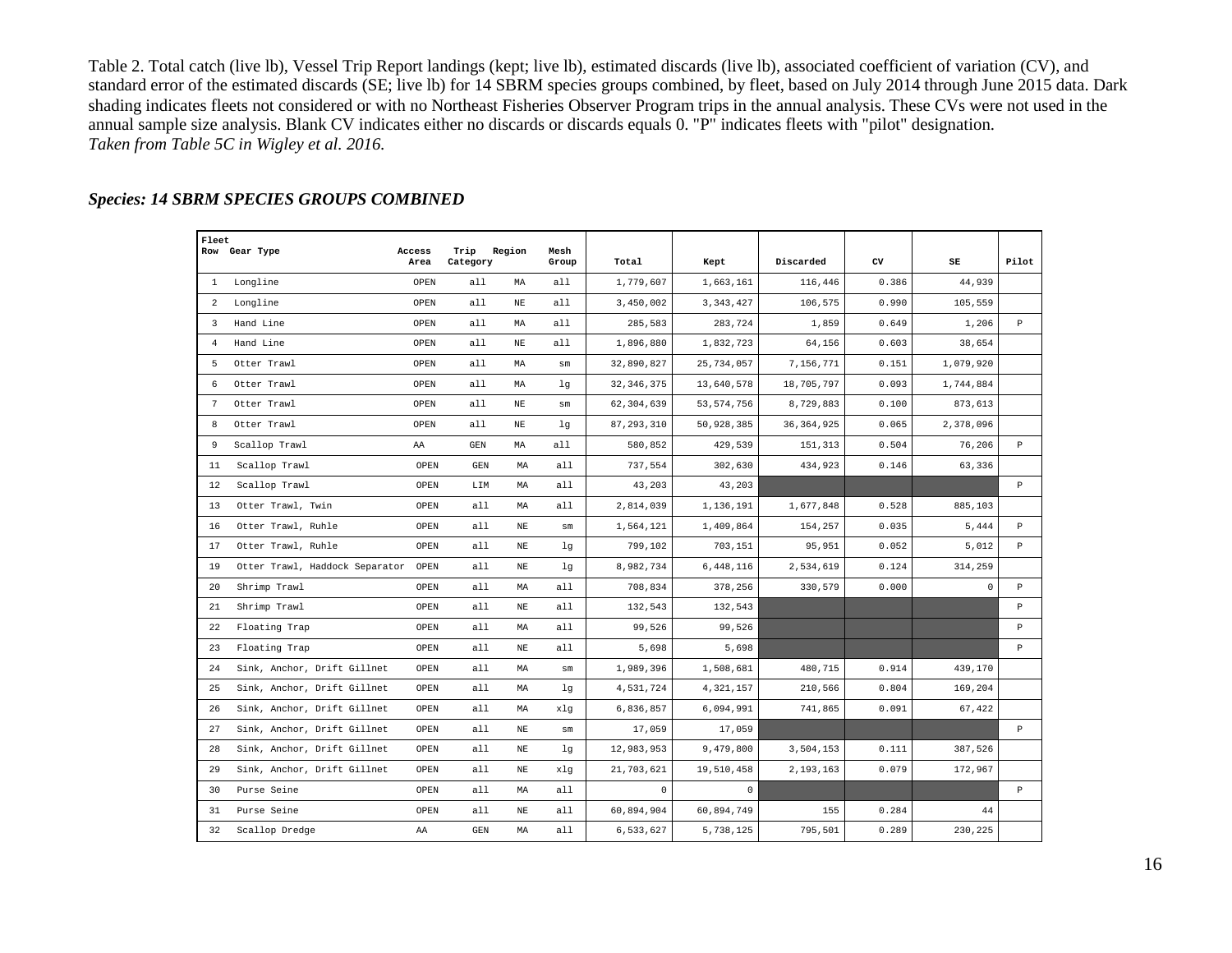Table 2, continued. Total catch (live lb), Vessel Trip Report landings (kept; live lb), estimated discards (live lb), associated coefficient of variation (CV), and standard error of the estimated discards (SE; live lb) for 14 SBRM species groups combined, by fleet, based on July 2014 through June 2015 data. Dark shading indicates fleets not considered or with no Northeast Fisheries Observer Program trips in the annual analysis. These CVs were not used in the annual sample size analysis. Blank CV indicates either no discards or discards equals 0. "P" indicates fleets with "pilot" designation. *Taken from Table 5C in Wigley et al. 2016.*

#### *Species: 14 SBRM SPECIES GROUPS COMBINED*

| Fleet |                                      |                |                  |             |               |               |               |             |       |           |              |
|-------|--------------------------------------|----------------|------------------|-------------|---------------|---------------|---------------|-------------|-------|-----------|--------------|
|       | Row Gear Type                        | Access<br>Area | Trip<br>Category | Region      | Mesh<br>Group | Total         | Kept          | Discarded   | CV    | SE        | Pilot        |
| 33    | Scallop Dredge                       | AA             | GEN              | $_{\rm NE}$ | all           | 310,287       | 295,522       | 14,765      | 0.000 | $\circ$   | $\, {\bf p}$ |
| 34    | Scallop Dredge                       | AA             | LIM              | МA          | all           | 45,583,606    | 42,748,672    | 2,834,935   | 0.207 | 586,738   |              |
| 35    | Scallop Dredge                       | AA             | LIM              | NΕ          | all           | 52, 298, 363  | 45, 926, 321  | 6,372,043   | 0.089 | 565,272   |              |
| 36    | Scallop Dredge                       | OPEN           | GEN              | MA          | all           | 10,708,390    | 8,503,097     | 2,205,293   | 0.096 | 211, 411  |              |
| 37    | Scallop Dredge                       | OPEN           | GEN              | $_{\rm NE}$ | a11           | 8,392,008     | 7,441,196     | 950,811     | 0.125 | 118,806   |              |
| 38    | Scallop Dredge                       | OPEN           | LIM              | MA          | all           | 39,699,288    | 32,681,559    | 7,017,729   | 0.114 | 797,130   |              |
| 39    | Scallop Dredge                       | OPEN           | LIM              | NΕ          | all           | 134, 376, 602 | 113,651,751   | 20,724,851  | 0.081 | 1,677,566 |              |
| 40    | Danish Seine                         | OPEN           | a11              | МA          | all           | $\Omega$      | $\Omega$      |             |       |           | $\, {\bf p}$ |
| 41    | Mid-water Paired & Single Trawl OPEN |                | a11              | MA          | all           | 5,864,525     | 5,864,525     | $\mathbf 0$ |       |           | $\, {\bf p}$ |
| 42    | Mid-water Paired & Single Trawl OPEN |                | a11              | $_{\rm NE}$ | a11           | 122,771,598   | 122, 356, 757 | 414,841     | 0.647 | 268,267   |              |
| 43    | Pots and Traps, Fish                 | OPEN           | a11              | MA          | a11           | 429,005       | 315,059       | 113,947     | 0.448 | 51,002    |              |
| 44    | Pots and Traps, Fish                 | OPEN           | a11              | NE          | a11           | 279,303       | 182,435       | 96,868      | 0.249 | 24,085    | $\mathbb{P}$ |
| 45    | Pots and Traps, Conch                | OPEN           | a11              | MA          | all           | 21,262        | 19,649        | 1,613       | 2.224 | 3,587     | $\mathbb{P}$ |
| 46    | Pots and Traps, Conch                | OPEN           | a11              | $_{\rm NE}$ | a11           | 635           | 425           | 210         | 0.316 | 66        |              |
| 47    | Pots and Traps, Hagfish              | OPEN           | a11              | NΕ          | all           | $\Omega$      | $\mathbf 0$   |             |       |           | $\mathbf{P}$ |
| 48    | Pots and Traps, Lobster              | OPEN           | a11              | MA          | a11           | 179,024       | 149,041       | 29,982      | 0.586 | 17,564    |              |
| 49    | Pots and Traps, Lobster              | OPEN           | a11              | NE          | a11           | 352,726       | 39,229        | 313,497     | 0.273 | 85,550    |              |
| 50    | Pots and Traps, Crab                 | OPEN           | a11              | MA          | all           | 384,758       | 384,758       |             |       |           | $\, {\bf p}$ |
| 51    | Pots and Traps, Crab                 | OPEN           | a11              | NΕ          | a11           | 2,452,754     | 2,452,754     |             |       |           | $\mathbb{P}$ |
| 52    | Beam Trawl                           | OPEN           | a11              | МA          | all           | 132,589       | 132,589       |             |       |           | $\, {\bf p}$ |
| 53    | Beam Trawl                           | OPEN           | a11              | NE          | a11           | 35,047        | 35,047        |             |       |           | $\, {\bf p}$ |
| 54    | Dredge, Other                        | OPEN           | a11              | MA          | all           | $\circ$       | $\circ$       |             |       |           | $\, {\bf p}$ |
| 55    | Ocean Quahoq/Surfclam Dredge         | OPEN           | a11              | МA          | a11           | 179,817,208   | 179,817,208   |             |       |           | P            |
| 56    | Ocean Quahog/Surfclam Dredge         | OPEN           | a11              | NE          | all           | 160,899,490   | 160,899,490   |             |       |           | $\, {\bf p}$ |
| 57    | Mid-water Paired & Single Trawl AA   |                | a11              | NE          | a11           | 11,386,689    | 11,386,626    | 63          | 0.201 | 13        |              |
|       | Confidential fleets                  |                |                  |             |               | 1,064,744     | 904,806       | 159,938     | 0.177 | 28,316    |              |
|       | Other minor fleets                   |                |                  |             |               | 793,842       | 793,842       |             |       |           |              |
|       |                                      |                |                  |             | TOTAL         | 1,132,440,311 | 1,006,636,905 | 125,803,405 | 0.032 | 4,031,261 |              |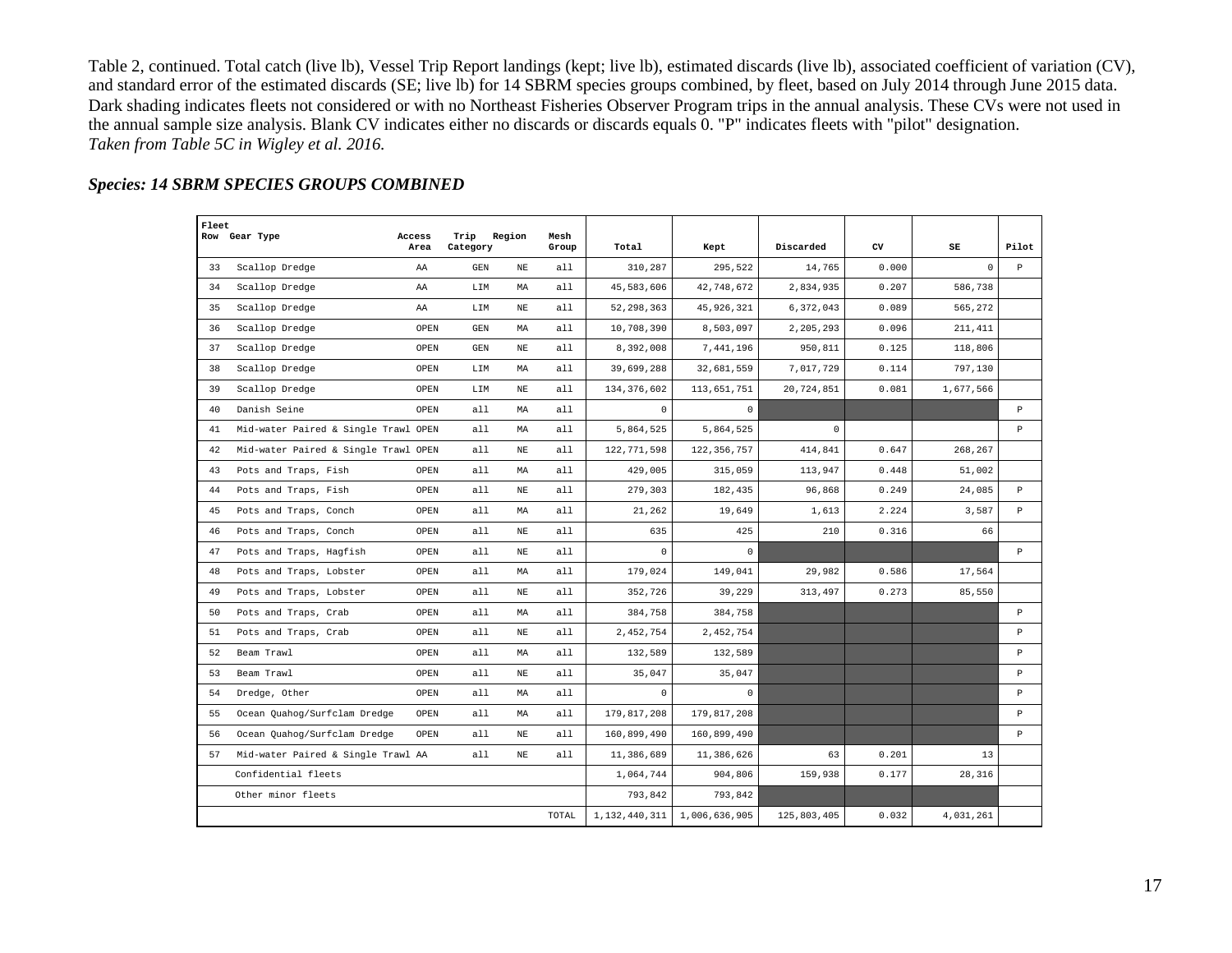Table 3. The most recent average annual estimates of sea turtle interactions and their associated coefficient of variation (CV) in U.S. Mid-Atlantic commercial fisheries.

| <b>Fishery</b>                      | <b>Estimate</b> | CV   | <b>Years Included</b> | <b>Species</b> | Reference    |
|-------------------------------------|-----------------|------|-----------------------|----------------|--------------|
| Bottom trawl, for fish and scallops | 231             | 0.13 | 01 Jan 2009-2013      | Loggerhead     | Murray 2015a |
| Sea Scallop Dredge                  | 22              | 0.73 | 01 Jan 2009 - 2014    | Loggerhead     | Murray 2015b |
| Sink Gillnet                        | 89              | 0.26 | 01 Jan 2007-2001      | Loggerhead     | Murray 2013  |
| Sink Gillnet                        | 95              | 0.21 | 01 Jan 2007-2011      | Hard-shelled   | Murray 2013  |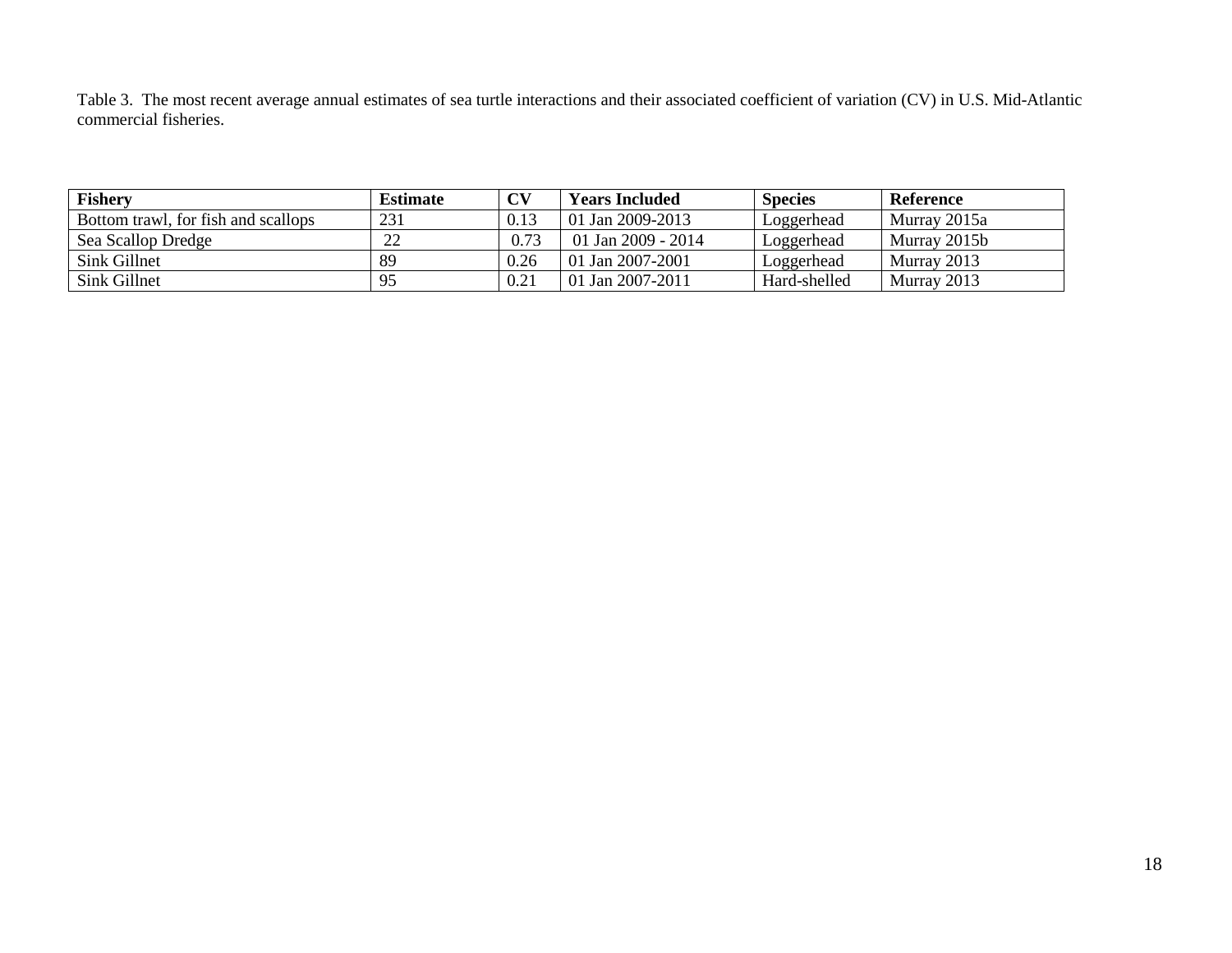Table 4. The number of sea days needed to achieve a 30% coefficient of variation of the discard estimate for each of the 14 fish and invertebrate species groups, the number of pilot sea days, the number of minimum pilot sea days, and the maximum number of sea days needed for each fleet (2016 Sea Days Needed) for fish and invertebrate species groups based on July 2014 through June 2015 data. Bold red font indicates basis for fleet sea days. "P" indicates fleets with "pilot" designation. Species group abbreviations are given in Table 1. *Taken from Table 6 in Wigley et al. 2016.*

|     |                                    |        |                   |             |            |                     |            |                         |                         |          |                         |             |                |                         |              |                |              |                |                |                         |                         | 2016           |                  |
|-----|------------------------------------|--------|-------------------|-------------|------------|---------------------|------------|-------------------------|-------------------------|----------|-------------------------|-------------|----------------|-------------------------|--------------|----------------|--------------|----------------|----------------|-------------------------|-------------------------|----------------|------------------|
|     | Fleet                              |        |                   |             |            |                     |            |                         |                         |          |                         |             |                |                         |              |                |              |                |                |                         | Min                     | Sea            |                  |
|     | Gear Type                          | Access | Trip              | Region      | Mesh       |                     |            |                         |                         |          |                         |             |                |                         |              |                |              |                |                | Pilot                   | Pilot                   | Days           |                  |
| Row |                                    | Area   | Category          |             | Group      | BLUE                | HERR       | SAL                     | RCRAB                   | SCAL     | SBM                     | <b>MONK</b> | GFL            | GFS                     | <b>SKATE</b> | DOG            | FSB          |                | SCOO TILE      | Days                    | Days                    | Needed         | Pilot            |
|     | 1 Longline                         | OPEN   | a11               | MA          | a11        |                     |            |                         | $\Omega$                | n        | $\Omega$                |             | $\Omega$       | $\Omega$                | $\Omega$     | $\Omega$       |              |                | $\Omega$       | 93                      | 93                      | 93             |                  |
|     | 2 Longline                         | OPEN   | a11               | NE          | a11        | $\Omega$            | n          | $\Omega$                | $\Omega$                | $\Omega$ | $\Omega$                | $\Omega$    | $\mathbf{0}$   | $\Omega$                | $\mathbf{0}$ | $\Omega$       |              | $\Omega$       | $\mathbf{0}$   | 23                      | 12                      | 12             |                  |
|     | 3 Hand Line                        | OPEN   | a11               | МA          | a11        | 66                  | 66         | 66                      | 66                      | 66       | 66                      | 66          | 66             | 66                      | 66           | 66             | 66           | 66             | 66             | 66                      | 13                      | 66             | $\, {\bf P}$     |
|     | 4 Hand Line                        | OPEN   | a11               | $_{\rm NE}$ | a11        | $\Omega$            | $\Omega$   | $\overline{0}$          | $\circ$                 | $\Omega$ | $\Omega$                | $\Omega$    | $\circ$        | $\overline{0}$          | $\Omega$     | $\Omega$       | $\cap$       | $\Omega$       | $\circ$        | 65                      | 14                      | 14             |                  |
|     | 5 Otter Trawl                      | OPEN   | a11               | MA          | sm         | $\circ$             | $\Omega$   | $\overline{0}$          | $\circ$                 | $\circ$  | 1,717                   | $\Omega$    | $\Omega$       | 1,014                   | 694          | 676            | 644          | $\circ$        | $\mathbf{0}$   | 135                     | 30                      | 1.717          |                  |
|     | 6 Otter Trawl                      | OPEN   | a11               | МA          | lg         | $\circ$             | $\Omega$   | $\Omega$                | $\circ$                 | $\Omega$ | $\mathbf{0}$            | 229         | 128            | $\Omega$                | 77           | 240            | 217          | $\circ$        | $\mathbf 0$    | 187                     | 31                      | 240            |                  |
| 7   | Otter Trawl                        | OPEN   | a11               | $\rm{NE}$   | sm         | $\Omega$            | $\Omega$   | $\Omega$                | $\circ$                 | $\Omega$ | 378                     | $\Omega$    | 535            | 450                     | 464          | 798            | 723          | $\circ$        | $\mathbf{0}$   | 177                     | 35                      | 798            |                  |
|     | 8 Otter Trawl                      | OPEN   | a11               | $_{\rm NE}$ | lg         | $\Omega$            | $\Omega$   | $\overline{0}$          | 3,531                   | $\Omega$ | $\Omega$                | 287         | 146            | 214                     | 286          | 304            | 760          | $\Omega$       | $\Omega$       | 347                     | 38                      | 3.531          |                  |
|     | 9 Scallop Trawl                    | AA     | GEN               | MA          | a11        | 12                  | 12         | 12                      | 12                      | 12       | 12                      | 12          | 12             | 12                      | 12           | 12             | 12           | 12             | 12             | 12                      | 12                      | 12             | $\, {\bf p}$     |
|     | 10 Scallop Trawl                   | AA     | LIM               | MA          | a11        | $\Omega$            | $\Omega$   | $\Omega$                | $\mathbf 0$             | $\Omega$ | $\mathbf{0}$            | $\Omega$    | $\circ$        | $\overline{0}$          | $\mathbf{0}$ | $\circ$        |              | $\Omega$       | $\mathbf{0}$   | $\mathbf{0}$            | $\circ$                 | $\Omega$       | $\, {\mathbb P}$ |
|     | 11 Scallop Trawl                   | OPEN   | $_{\mathrm{GEN}}$ | МA          | a11        | $\circ$             | $\Omega$   | $\circ$                 | $\circ$                 | $\Omega$ | $\mathbb O$             | $\circ$     | $\circ$        | $\circ$                 | $\mathbb O$  | $\mathbb O$    | $\Omega$     | $\mathbf{0}$   | $\circ$        | 22                      | 22                      | 22             |                  |
|     | 12 Scallop Trawl                   | OPEN   | LIM               | МA          | all        | 15                  | 15         | 15                      | 15                      | 15       | 15                      | 15          | 15             | 15                      | 15           | 15             | 15           | 15             | 15             | 15                      | 15                      | 15             | $\, {\bf p}$     |
|     | 13 Otter Trawl, Twin               | OPEN   | all               | МA          | a11        | $\Omega$            | $\Omega$   | $\overline{0}$          | $\mathbf 0$             | $\Omega$ | $\mathbb O$             | $\circ$     | $\mathbf{0}$   | $\circ$                 | 109          | $\circ$        | $\cap$       | $\Omega$       | $\mathbf{0}$   | 19                      | 19                      | 109            |                  |
|     | 14 Otter Trawl, Twin               | OPEN   | a11               | $_{\rm NE}$ | a11        | 48                  | 48         | 48                      | $4\,8$                  | 48       | $4\,8$                  | 48          | 48             | 48                      | 48           | 48             | 48           | 48             | 48             | 48                      | $4\,8$                  | 48             | $\, {\bf p}$     |
|     | 15 Otter Trawl, Ruhle              | OPEN   | all               | МA          | lg         | $\mathbf 0$         | $\Omega$   | $\overline{0}$          | $\mathbb O$             | $\Omega$ | $\mathbf 0$             | $\circ$     | $\circ$        | $\circ$                 | $\mathbf{0}$ | $\mathbb O$    | $\Omega$     | $\mathbf{0}$   | $\circ$        | $\mathbf{0}$            | $\circ$                 | $\Omega$       | $\, {\mathbb P}$ |
|     | 16 Otter Trawl, Ruhle              | OPEN   | a11               | $\rm{NE}$   | sm         | 29                  | 29         | 29                      | 29                      | 29       | 29                      | 29          | 29             | 29                      | 29           | 29             | 29           | 29             | 29             | 29                      | 29                      | 29             | $\, {\bf p}$     |
|     | 17 Otter Trawl, Ruhle              | OPEN   | a11               | $\rm{NE}$   | lg         | 63                  | 63         | 63                      | 63                      | 63       | 63                      | 63          | 63             | 63                      | 63           | 63             | 63           | 63             | 63             | 63                      | 63                      | 63             | $\, {\bf P}$     |
|     | 18 Otter Trawl, Haddock Separator  | OPEN   | a11               | $_{\rm NE}$ | ${\rm sm}$ | $\mathbf 0$         | $\Omega$   | $\Omega$                | $\mathbf 0$             | $\Omega$ | $\mathbf 0$             | $\Omega$    | $\Omega$       | $\circ$                 | $\Omega$     | $\overline{0}$ | $\cap$       | $\Omega$       | $\circ$        | 15                      | 15                      | 15             |                  |
|     | 19 Otter Trawl, Haddock Separator  | OPEN   | a11               | $_{\rm NE}$ | lq         | $\Omega$            | $\Omega$   | $\circ$                 | $\mathbb O$             | $\Omega$ | $\mathbf{0}$            | $\Omega$    | 109            | 291                     | 177          | 628            | $\cap$       | $\Omega$       | $\mathbf 0$    | 92                      | 92                      | 628            |                  |
|     | 20 Shrimp Trawl                    | OPEN   | a11               | МA          | a11        | 65                  | 65         | 65                      | 65                      | 65       | 65                      | 65          | 65             | 65                      | 65           | 65             | 65           | 65             | 65             | 65                      | 65                      | 65             | $\, {\bf p}$     |
|     | 21 Shrimp Trawl                    | OPEN   | all               | $\rm{NE}$   | all        | 11                  | 11         | 11                      | 11                      | 11       | 11                      | 11          | 11             | 11                      | 11           | 11             | 11           | 11             | 11             | 11                      | 11                      | 11             | $\, {\bf P}$     |
|     | 22 Floating Trap                   | OPEN   | all               | МA          | a11        | 6                   | 6          | $6 \mid$                | 6                       | 6        | $\epsilon$              | 6           | 6              | $6 \mid$                | 6            | 6              | -6           | 6              | 6              | 6                       | 6                       | 6              | $\, {\bf p}$     |
|     | 23 Floating Trap                   | OPEN   | all               | $_{\rm NE}$ | a11        | 3                   | 3          | $\overline{\mathbf{3}}$ | $\overline{\mathbf{3}}$ | 3        | $\overline{\mathbf{3}}$ | 3           | $\overline{3}$ | $\overline{\mathbf{3}}$ | 3            | $\overline{3}$ | $\mathbf{R}$ | $\overline{3}$ | $\overline{3}$ | $\overline{\mathbf{3}}$ | $\overline{\mathbf{3}}$ | $\overline{3}$ | $\, {\bf P}$     |
|     | 24 Sink, Anchor, Drift Gillnet     | OPEN   | all               | МA          | sm         | $\mathsf{O}\xspace$ | $\Omega$   | $\overline{0}$          | $\circ$                 | $\Omega$ | $\mathbb O$             | $\Omega$    | $\circ$        | $\overline{0}$          | $\Omega$     | 594            | $\Omega$     | $\mathbf 0$    | $\circ$        | 43                      | 12                      | 594            |                  |
|     | 25 Sink, Anchor, Drift Gillnet     | OPEN   | all               | МA          | lg         | 0                   | $\circ$    | $\circ$                 | $\circ$                 | $\Omega$ | $\circ$                 | $\Omega$    | $\mathbb O$    | $\circ$                 | $\Omega$     | $\mathbb O$    | $\Omega$     | $\circ$        | $\circ$        | 38                      | 13                      | 13             |                  |
|     | 26 Sink, Anchor, Drift Gillnet     | OPEN   | all               | MA          | xlq        | $\circ$             | $\Omega$   | $\circ$                 | $\circ$                 | $\Omega$ | $\mathbb O$             | $\Omega$    | $\circ$        | $\circ$                 | $\Omega$     | $\circ$        | $\cap$       | $\circ$        | $\circ$        | 47                      | 15                      | 15             |                  |
|     | 27 Sink, Anchor, Drift Gillnet     | OPEN   | all               | $_{\rm NE}$ | sm         | 8                   | 8          | 8                       | 8 <sup>1</sup>          | 8        | 8                       | 8           | 8              | 8 <sup>1</sup>          | 8            | 8              |              | 8              | 8              | 8                       | 8                       | 8              | $\, {\bf p}$     |
|     | 28 Sink, Anchor, Drift Gillnet     | OPEN   | all               | $_{\rm NE}$ | lg         | $\circ$             | $\Omega$   | $\overline{0}$          | $\circ$                 | $\Omega$ | $\mathbb O$             | $\circ$     | $\circ$        | $\circ$                 | $^{\circ}$   | 225            | $\Omega$     | $\circ$        | $\circ$        | 104                     | 25                      | 225            |                  |
|     | 29 Sink, Anchor, Drift Gillnet     | OPEN   | a11               | $_{\rm NE}$ | xlq        | $\Omega$            | $\Omega$   | $\overline{0}$          | $\circ$                 | $\Omega$ | $\Omega$                | 190         | $\circ$        | $\circ$                 | 89           | 134            | $\cap$       | $\circ$        | $\Omega$       | 96                      | 19                      | 190            |                  |
|     | 30 Purse Seine                     | OPEN   | all               | MA          | a11        | 6                   | 6          | $6 \mid$                | $6 \mid$                | 6        | 6                       | 6           | 6              | $6 \mid$                | 6            | 6              | -6           | 6              | 6              | 6                       | 6                       | 6              | $\, {\bf p}$     |
|     | 31 Purse Seine                     | OPEN   | all               | $_{\rm NE}$ | all        | $\circ$             | $\circ$    | $\circ$                 | $\circ$                 | $\Omega$ | $\mathbb O$             | $\Omega$    | $\circ$        | $\circ$                 | $\mathbf 0$  | $\circ$        | $\Omega$     | $\circ$        | $\circ$        | 23                      | 19                      | 19             |                  |
|     | 32 Scallop Dredge                  | AA     | GEN               | МA          | a11        | $\Omega$            | $\Omega$   | $\circ$                 | $\circ$                 | $\Omega$ | $\mathbf{0}$            | $\circ$     | $\mathbf 0$    | $\circ$                 | $\Omega$     | $\overline{0}$ | $\cap$       | $\circ$        | $\circ$        | 35                      | 11                      | 11             |                  |
|     | 33 Scallop Dredge                  | AA     | GEN               | $\rm{NE}$   | a11        | 28                  | 28         | 28                      | 28                      | 28       | 28                      | 28          | 28             | 28                      | 28           | 28             | 28           | 28             | 28             | 28                      | 28                      | 28             | $\, {\bf p}$     |
|     | 34 Scallop Dredge                  | AA     | LIM               | МA          | all        | $\mathbf 0$         | $^{\circ}$ | $\circ$                 | $\mathsf 0$             | $\Omega$ | $\mathbb O$             | 195         | $\circ$        | $\circ$                 | $^{\circ}$   | $\mathbb O$    | $\Omega$     | $\mathbb O$    | $\mathbb O$    | 105                     | 89                      | 195            |                  |
|     | 35 Scallop Dredge                  | AA     | LIM               | $_{\rm NE}$ | all        | $\circ$             | 0          | $\circ$                 | $\circ$                 | 193      | $\mathbb O$             | 117         | 266            | $\overline{0}$          | 139          | $\mathbf 0$    | $\Omega$     | $\mathbb O$    | $\mathbf 0$    | 105                     | 97                      | 266            |                  |
|     | 36 Scallop Dredge                  | OPEN   | GEN               | МA          | a11        | $\circ$             | $^{\circ}$ | $\circ$                 | $\circ$                 | $\Omega$ | $\mathbb O$             | $\Omega$    | $\mathbb O$    | $\circ$                 | 22           | $\circ$        | $\Omega$     | $\mathbb O$    | $\circ$        | 69                      | 22                      | 22             |                  |
|     | 37 Scallop Dredge                  | OPEN   | GEN               | $_{\rm NE}$ | all        | $\circ$             | 0          | $\circ$                 | $\circ$                 | $\Omega$ | $\mathbb O$             | $\Omega$    | $\mathbb O$    | $\circ$                 | $\Omega$     | $\mathbf 0$    | $\Omega$     | $\mathbb O$    | $\mathbf 0$    | 86                      | 16                      | 16             |                  |
|     | 38 Scallop Dredge                  | OPEN   | LIM               | МA          | a11        | $\circ$             | $\Omega$   | $\circ$                 | $\circ$                 | $\Omega$ | $\mathbb O$             | 118         | $\mathbb O$    | $\circ$                 | 67           | $\circ$        | $\Omega$     | $\mathbb O$    | $\mathbf 0$    | 105                     | 105                     | 118            |                  |
|     | 39 Scallop Dredge                  | OPEN   | LIM               | $_{\rm NE}$ | a11        | $\circ$             | $\Omega$   | $\circ$                 | $\circ$                 | 534      | $\circ$                 | 270         | 300            | 289                     | 154          | $\mathbf 0$    | 565          | $\circ$        | $\mathbf 0$    | 192                     | 119                     | 565            |                  |
|     | 40 Danish Seine                    | OPEN   | all               | МA          | all        | 6                   | 6          | 6                       | $6 \mid$                | 6        | 6                       | 6           | 6              | $6 \mid$                | 6            | 6              | -6           | 6              | 6              | 6                       | 6                       | 6              | $\, {\bf p}$     |
|     | 41 Mid-water Paired & Single Trawl | OPEN   | a11               | МA          | a11        | 30                  | 30         | 30                      | 30                      | 30       | 30                      | 30          | 30             | 30                      | 30           | 30             | 30           | 30             | 30             | 30                      | 30                      | 30             | $\, {\mathbb P}$ |
|     | 42 Mid-water Paired & Single Trawl | OPEN   | a11               | $\rm{NE}$   | a11        | $\Omega$            | $\Omega$   | $\Omega$                | $\mathbf 0$             | $\Omega$ | $\mathbb O$             | $\circ$     | $\circ$        | $\circ$                 | $\mathbf 0$  | 440            | $\Omega$     | $\circ$        | $\circ$        | 40                      | 40                      | 440            |                  |
|     | 43 Pots and Traps, Fish            | OPEN   | a11               | МA          | a11        | $\Omega$            | $\Omega$   | $\circ$                 | $\circ$                 | $\Omega$ | $\mathbf 0$             | $\circ$     | $\circ$        | $\circ$                 | $\Omega$     | $\Omega$       | $\cap$       | $\circ$        | $\mathbf 0$    | 22                      | 12                      | 12             |                  |
|     | 44 Pots and Traps, Fish            | OPEN   | a11               | $_{\rm NE}$ | all        | 16                  | 16         | 16                      | 16                      | 16       | 16                      | 16          | 16             | 16                      | 16           | 16             | 16           | 16             | 16             | 16                      | $\overline{9}$          | 16             | $\, {\bf p}$     |
|     | 45 Pots and Traps,<br>Conch        | OPEN   | a11               | MA          | a11        | 21                  | 21         | 21                      | 21                      | 21       | 21                      | 21          | 21             | 21                      | 21           | 21             | 21           | 21             | 21             | 21                      | 12                      | 21             | $\, {\bf p}$     |
|     | 46 Pots and Traps, Conch           | OPEN   | a11               | NE          | a11        | $\circ$             | $\Omega$   | $\Omega$                | $\circ$                 | $\Omega$ | $\mathbf{0}$            | $\Omega$    | $\Omega$       | $\circ$                 | $\Omega$     | $\Omega$       | $\Omega$     | $\Omega$       | $\Omega$       | 22                      | $\overline{9}$          | $\mathbf{Q}$   |                  |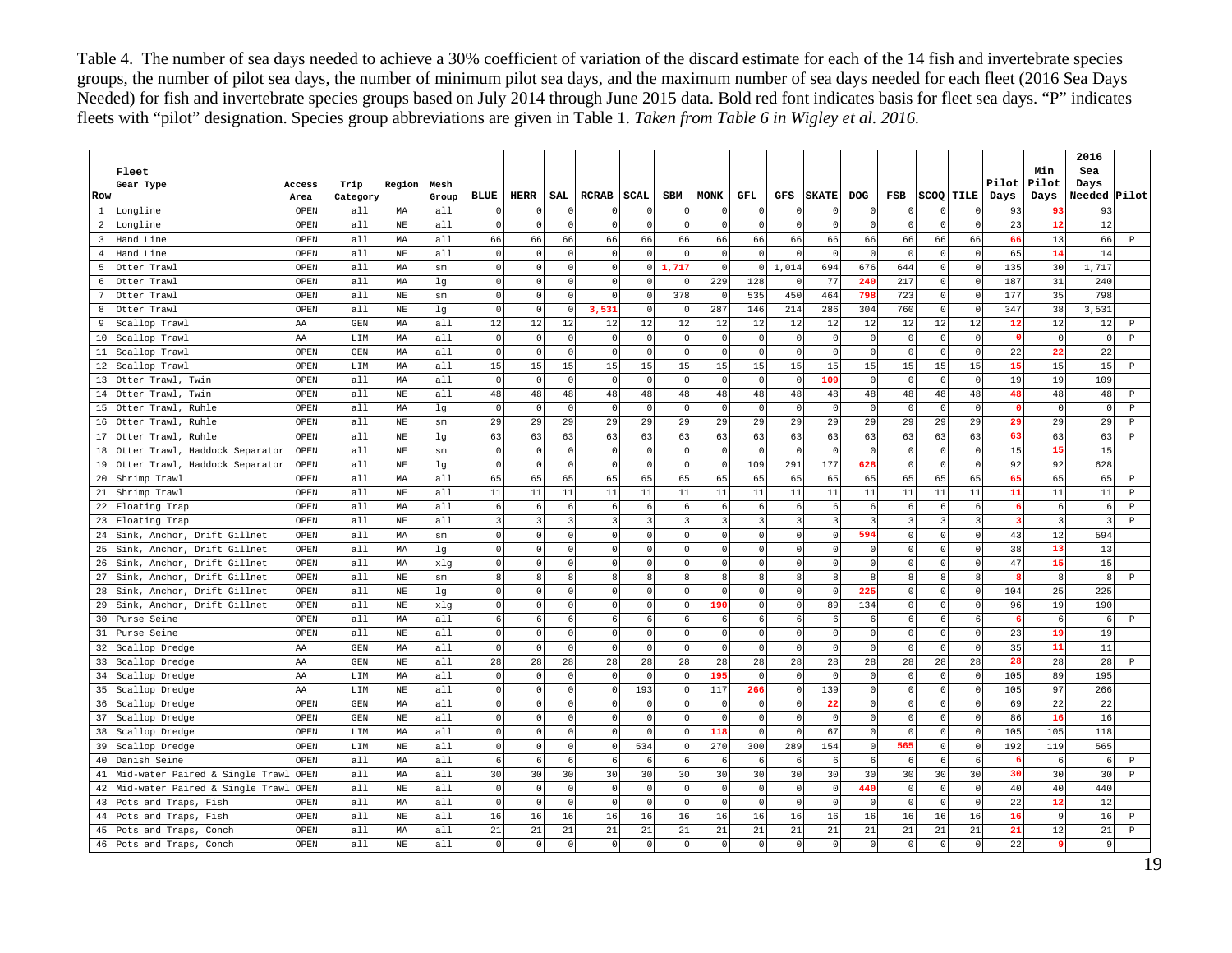Table 4 continued. The number of sea days needed to achieve a 30% coefficient of variation of the discard estimate for each of the 14 fish and invertebrate species groups, the number of pilot sea days, the number of minimum pilot sea days, and the maximum number of sea days needed for each fleet (2016 Sea Days Needed) for fish and invertebrate species groups based on July 2014 through June 2015 data. Bold red font indicates basis for fleet sea days. "P" indicates fleets with "pilot" designation. Species group abbreviations are given in Table 1. *Taken from Table 6 in Wigley et al. 2016.*

|                                       |        |          |             |        |                 |                 |     |                 |             |            |             |                 |       |              |            |       |     |                  |               |       | 2016         |  |
|---------------------------------------|--------|----------|-------------|--------|-----------------|-----------------|-----|-----------------|-------------|------------|-------------|-----------------|-------|--------------|------------|-------|-----|------------------|---------------|-------|--------------|--|
| Fleet                                 |        |          |             |        |                 |                 |     |                 |             |            |             |                 |       |              |            |       |     |                  |               | Min   | Sea          |  |
| Gear Type                             | Access | Trip     | Region Mesh |        |                 |                 |     |                 |             |            |             |                 |       |              |            |       |     |                  | Pilot   Pilot |       | Days         |  |
| Row                                   | Area   | Category |             | Group  | <b>BLUE</b>     | HERR            | SAL | <b>RCRAB</b>    | SCAL        | <b>SBM</b> | <b>MONK</b> | GFL             | GFS   | <b>SKATE</b> | <b>DOG</b> | FSB   |     | <b>SCOO TILE</b> | Days          | Days  | Needed Pilot |  |
| 47 Pots and Traps, Hagfish            | OPEN   | all      | NE          | all    | 97              | 97              |     | 97 <sup>1</sup> | 97          | 971        | 97          |                 | 97    | 97           | 97         | 97    | 97  | 97               | 97            | 97    | 97           |  |
| 48 Pots and Traps, Lobster            | OPEN   | a11      | МA          | all    |                 |                 |     |                 |             |            |             |                 |       |              |            |       |     |                  | 39            | 15    |              |  |
| 49 Pots and Traps, Lobster            | OPEN   | a11      | NE          | a11    |                 |                 |     |                 |             |            |             |                 |       |              |            |       |     |                  | 443           | 18    |              |  |
| 50 Pots and Traps, Crab               | OPEN   | all      | МA          | all    | 23              | 23              | 23  | 23              | 23          | 23         | 23          | 23              | 23    | 23           | 23         | 23    | 23  | 23               | 23            | 23    | 23           |  |
| 51 Pots and Traps, Crab               | OPEN   | a11      | NE          | a11    | 84              | 84              | 84  | 84              | 84          | 84         | 84          | 84              | 84    | 84           | 84         | 84    | 84  | 84               | 84            | 84    | 84           |  |
| 52 Beam Trawl                         | OPEN   | a11      | МA          | a11    | 40 <sub>1</sub> | 40              |     | 40              | 40          | 40         | 40          | 40              | 40    | 40           | 40         | 40    | 40  | 40               | 40            |       | 40           |  |
| 53 Beam Trawl                         | OPEN   | a11      | NE          | a11    | 11              | 11              |     | 11              | 11          | 11         | 11          | 11              | 11    | 11           | 11         | 11    | 11  | 11               | 11            | 11    | 11           |  |
| 54 Dredge, Other                      | OPEN   | a11      | МA          | all    | 10 <sup>1</sup> | 10 <sub>1</sub> | 10  | 10 <sup>1</sup> | 10          | 10         | 10          | 10 <sub>1</sub> | 10    | 10           | 10         | 10    | 10  | 10               | 10            | 10    |              |  |
| 55 Ocean Quahog/Surfclam Dredge       | OPEN   | a11      | МA          | all    | 64              | 64              | 64  | 64              | 64          | 64         | 64          | 64              | 64    | 64           | 64         | 64    | 64  | 64               | 64            | 24    | 64           |  |
| 56 Ocean Quahog/Surfclam Dredge       | OPEN   | a11      | NE          | a11    | 46              | 46              |     | 46              | 46          | 46         | 46          | 46              | 46    | 46           | 46         | 46    | 46  | 46               | 46            | 17    | 46           |  |
| 57 Mid-water Paired & Single Trawl AA |        | all      | NE          | all    |                 |                 |     |                 |             |            |             |                 |       |              |            |       |     |                  | 16            | 161   |              |  |
|                                       |        |          |             | Totals | 808             | 808             | 808 |                 | 4,339 1,535 | 2,903      | 2,214       | 2,292           | 3,066 | 3,086        | 4,847      | 3,717 | 808 | 808              | 3,613         | 1,743 | 10,746       |  |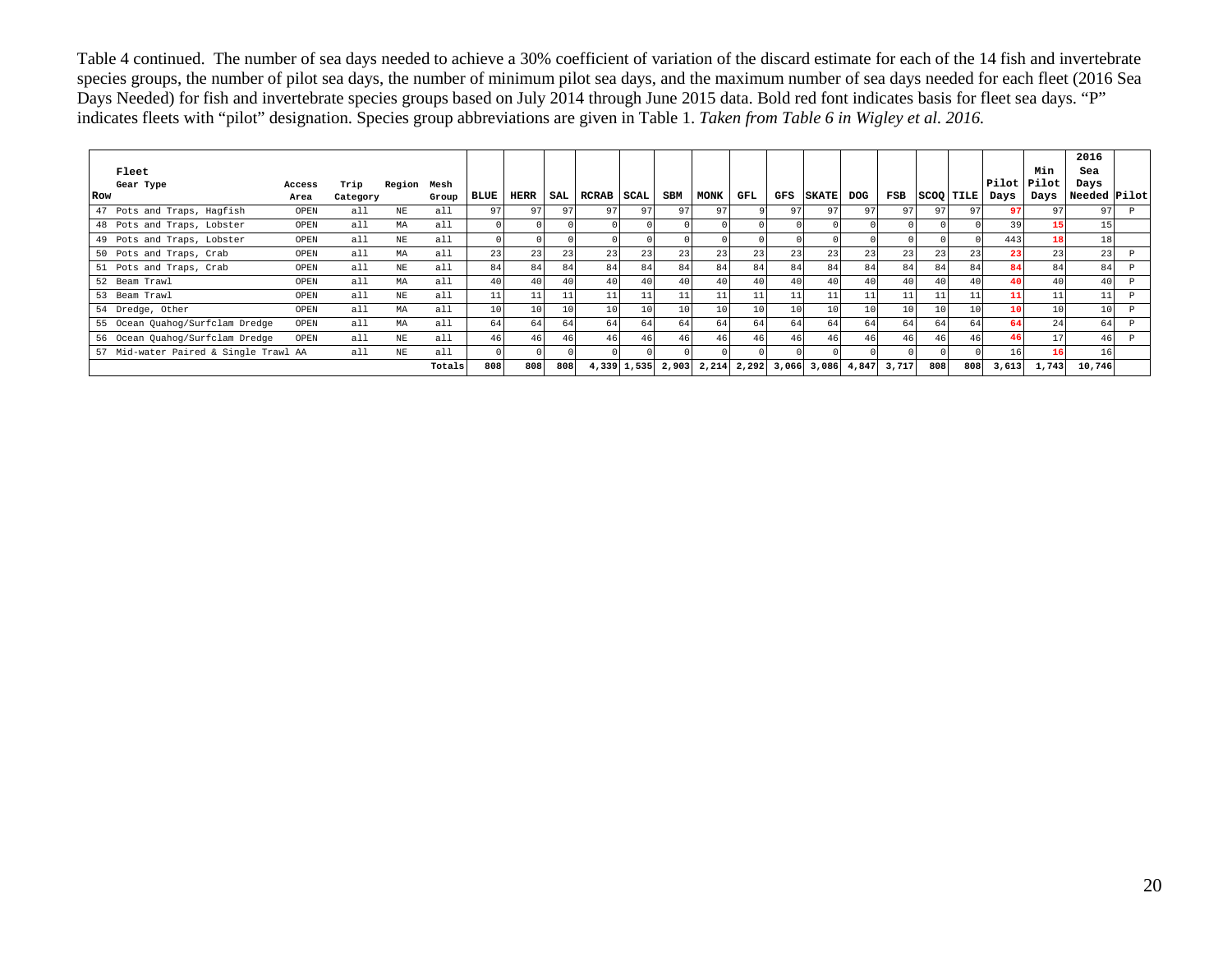Table 5. The number of sea days needed to monitor fish/invertebrates (FISH), loggerhead turtles (TURS), combined species groups (COMBINED) by fleet (Steps 1 through 6), and the number of funded sea days for April 2016 through March 2017 (Step 7) and the differences between needed and funded days (Step 8).

|                     | Fleet                                                           |                                                                    |                                                                      |                 |                                       | Step 1               | Step 2                                                          | Step 3                                        | Step 4a                           | Step 4b                                    | Step 4c                                  | Step 5                                 |
|---------------------|-----------------------------------------------------------------|--------------------------------------------------------------------|----------------------------------------------------------------------|-----------------|---------------------------------------|----------------------|-----------------------------------------------------------------|-----------------------------------------------|-----------------------------------|--------------------------------------------|------------------------------------------|----------------------------------------|
| Row                 | Gear Type                                                       | Access Area Trip Cat.                                              |                                                                      | Region Mesh     |                                       | 2016 Sea<br>for FISH | 2016 Sea Davs<br>Days Needed Needed for FISH<br><b>ADJUSTED</b> | 2016<br>Sea Days<br>Needed for<br><b>TURS</b> | Vessel Trip<br>Report Sea<br>Days | % Vessel<br><b>Trip Report</b><br>Sea Days | <b>TURS Sea</b><br>Days by<br>FISH fleet | 2016<br>Sea Days<br>Needed<br>COMBINED |
| $\mathbf{1}$        | Longline                                                        | OPEN                                                               | all                                                                  | MA              | all                                   | 93                   | 93                                                              |                                               | 1,456                             |                                            |                                          | 93                                     |
| 2                   | Longline                                                        | OPEN                                                               | all                                                                  | NE              | all                                   | 12                   | 12                                                              |                                               | 904                               |                                            |                                          | 12                                     |
| 3                   | Hand Line                                                       | OPEN                                                               | all                                                                  | ΜA              | all                                   | 66                   | 66                                                              |                                               | 3,135                             |                                            |                                          | 66                                     |
| 4                   | Hand Line                                                       | OPEN                                                               | all                                                                  | NE              | all                                   | 14                   | 14                                                              |                                               | 3,077                             |                                            |                                          | 14                                     |
| 5                   | Otter Trawl                                                     | OPEN                                                               | all                                                                  | MA              | sm                                    | 1717                 | 1,717                                                           | 3,309                                         | 6,761                             | 0.409                                      | 1,352                                    | 1,717                                  |
| 6                   | <b>Otter Trawl</b>                                              | OPEN                                                               | all                                                                  | MA              | lg                                    | 240                  | 240                                                             |                                               | 9,350                             | 0.565                                      | 1,870                                    | 1,870                                  |
| $\overline{7}$<br>8 | Otter Trawl<br>Otter Trawl                                      | OPEN<br>OPEN                                                       | all<br>all                                                           | <b>NE</b><br>NE | sm<br>lg                              | 798<br>3,531         | 798<br>760                                                      |                                               | 8,847                             |                                            |                                          | 798                                    |
| 9                   | Scallop Trawl                                                   | AA                                                                 | <b>GEN</b>                                                           | MA              | all                                   | 12                   | 12                                                              |                                               | 17,347<br>174                     | 0.011                                      | 35                                       | 760<br>35                              |
| 10                  | Scallop Trawl                                                   | AA                                                                 | <b>LIM</b>                                                           | MA              | all                                   | 0                    | $\mathbf 0$                                                     |                                               | $\mathbf 0$                       | 0.000                                      | $\mathbf 0$                              | $\pmb{0}$                              |
| 11                  | Scallop Trawl                                                   | <b>OPEN</b>                                                        | <b>GEN</b>                                                           | MA              | all                                   | 22                   | 22                                                              |                                               | 242                               | 0.015                                      | 48                                       | 48                                     |
| 12                  | Scallop Trawl                                                   | <b>OPEN</b>                                                        | LIM                                                                  | MA              | all                                   | 15                   | 15                                                              |                                               | 20                                | 0.001                                      | 4                                        | 15                                     |
| 13                  | Otter Trawl, Twin                                               | OPEN                                                               | all                                                                  | MA              | all                                   | 109                  | 109                                                             |                                               | 272                               |                                            |                                          | 109                                    |
| 14                  | Otter Trawl, Twin                                               | OPEN                                                               | all                                                                  | <b>NE</b>       | all                                   | 48                   | 48                                                              |                                               | 115                               |                                            |                                          | 48                                     |
| 15                  | Otter Trawl, Ruhle                                              | OPEN                                                               | all                                                                  | MA<br><b>NE</b> | lg                                    | $\mathbf 0$          | $\mathsf 0$                                                     |                                               | 0                                 | 0.000                                      | 0                                        | $\pmb{0}$                              |
| 16                  | Otter Trawl, Ruhle                                              | <b>OPEN</b><br>OPEN                                                | all<br>all                                                           | NE              | sm                                    | 29<br>63             | 29                                                              |                                               | 72                                |                                            |                                          | 29                                     |
| 17<br>18            | Otter Trawl, Ruhle<br>Otter Trawl, Haddock Separator            | <b>OPEN</b>                                                        | all                                                                  | <b>NE</b>       | lg<br>sm                              | 15                   | 63<br>0                                                         |                                               | 139<br>$\mathsf 0$                |                                            |                                          | 63<br>$\mathbf 0$                      |
| 19                  | Otter Trawl, Haddock Separator                                  | OPEN                                                               | all                                                                  | <b>NE</b>       | lg                                    | 628                  | 628                                                             |                                               | 2,458                             |                                            |                                          | 628                                    |
| 20                  | Shrimp Trawl                                                    | OPEN                                                               | all                                                                  | MA              | all                                   | 65                   | 65                                                              |                                               | 597                               |                                            |                                          | 65                                     |
| 21                  | Shrimp Trawl                                                    | OPEN                                                               | all                                                                  | NE              | all                                   | 11                   | 11                                                              |                                               | 91                                |                                            |                                          | 11                                     |
| 22                  | <b>Floating Trap</b>                                            | OPEN                                                               | all                                                                  | MA              | all                                   | 6                    | 6                                                               |                                               | 80                                |                                            |                                          | 6                                      |
| 23                  | <b>Floating Trap</b>                                            | OPEN                                                               | all                                                                  | NE              | all                                   | 3                    | 3                                                               |                                               | 17                                |                                            |                                          | 3                                      |
| 24                  | Sink, Anchor, Drift Gillnet                                     | OPEN                                                               | all                                                                  | MA              | sm                                    | 594                  | 594                                                             |                                               | 2,172                             | 0.3434                                     | 890                                      | 890                                    |
| 25                  | Sink, Anchor, Drift Gillnet                                     | OPEN                                                               | all                                                                  | MA<br>MA        | lg                                    | 13                   | 13                                                              | 2,593                                         | 1,918                             | 0.3032                                     | 786                                      | 786                                    |
| 26<br>27            | Sink, Anchor, Drift Gillnet<br>Sink, Anchor, Drift Gillnet      | OPEN<br>OPEN                                                       | all<br>all                                                           | <b>NE</b>       | xlg<br>sm                             | 15<br>8              | 15<br>8                                                         |                                               | 2,235                             | 0.3534                                     | 917                                      | 917                                    |
| 28                  | Sink, Anchor, Drift Gillnet                                     | OPEN                                                               | all                                                                  | <b>NE</b>       | lg                                    | 225                  | 225                                                             |                                               | 14<br>5,068                       |                                            |                                          | 8<br>225                               |
| 29                  | Sink, Anchor, Drift Gillnet                                     | OPEN                                                               | all                                                                  | NE              | xlg                                   | 190                  | 190                                                             |                                               | 4,823                             |                                            |                                          | 190                                    |
| 30                  | Purse Seine                                                     | OPEN                                                               | all                                                                  | MA              | all                                   | 6                    | 6                                                               |                                               | 174                               |                                            |                                          | 6                                      |
| 31                  | Purse Seine                                                     | OPEN                                                               | all                                                                  | <b>NE</b>       | all                                   | 19                   | 19                                                              |                                               | 661                               |                                            |                                          | 19                                     |
| 32                  | Scallop Dredge                                                  | AA                                                                 | <b>GEN</b>                                                           | MA              | all                                   | 11                   | 11                                                              |                                               | 1,774                             |                                            |                                          | 11                                     |
| 33                  | Scallop Dredge                                                  | AA                                                                 | <b>GEN</b>                                                           | <b>NE</b>       | all                                   | 28                   | 28                                                              |                                               | 57                                |                                            |                                          | 28                                     |
| 34                  | Scallop Dredge                                                  | AA                                                                 | LIM                                                                  | MA              | all                                   | 195                  | 195                                                             |                                               | 2,895                             |                                            |                                          | 195                                    |
| 35                  | Scallop Dredge                                                  | AA<br><b>OPEN</b>                                                  | LIM<br><b>GEN</b>                                                    | <b>NE</b><br>MA | all<br>all                            | 266<br>22            | 266<br>22                                                       |                                               | 3,582                             |                                            |                                          | 266                                    |
| 36<br>37            | Scallop Dredge<br>Scallop Dredge                                | <b>OPEN</b>                                                        | <b>GEN</b>                                                           | <b>NE</b>       | all                                   | 16                   | 16                                                              |                                               | 3,473                             |                                            |                                          | 22                                     |
| 38                  | Scallop Dredge                                                  | <b>OPEN</b>                                                        | <b>LIM</b>                                                           | МA              | all                                   | 118                  | 118                                                             |                                               | 4,291<br>3,168                    |                                            |                                          | 16<br>118                              |
| 39                  | Scallop Dredge                                                  | OPEN                                                               | <b>LIM</b>                                                           | <b>NE</b>       | all                                   | 565                  | 565                                                             |                                               | 8,953                             |                                            |                                          | 565                                    |
| 40                  | Danish Seine                                                    | OPEN                                                               | all                                                                  | MA              | all                                   | 6                    | 6                                                               |                                               | 56                                |                                            |                                          | 6                                      |
| 41                  | Mid-water Paired & Single Trawl                                 | OPEN                                                               | all                                                                  | ΜA              | all                                   | 30                   | 30                                                              |                                               | 134                               |                                            |                                          | 30                                     |
| 42                  | Mid-water Paired & Single Trawl                                 | OPEN                                                               | all                                                                  | NE              | all                                   | 440                  | 440                                                             |                                               | 1,189                             |                                            |                                          | 440                                    |
| 43                  | Pots and Traps, Fish                                            | OPEN                                                               | all                                                                  | MA              | all                                   | 12                   | 12                                                              |                                               | 970                               |                                            |                                          | 12                                     |
| 44                  | Pots and Traps, Fish                                            | OPEN                                                               | all                                                                  | NE              | all                                   | 16                   | 16                                                              |                                               | 625                               |                                            |                                          | 16                                     |
| 45<br>46            | Pots and Traps, Conch<br>Pots and Traps, Conch                  | OPEN<br>OPEN                                                       | all<br>all                                                           | MA<br><b>NE</b> | all<br>all                            | 21<br>9              | 21<br>9                                                         |                                               | 976                               |                                            |                                          | 21                                     |
| 47                  | Pots and Traps, Hagfish                                         | OPEN                                                               | all                                                                  | NE              | all                                   | 97                   | 97                                                              |                                               | 1,092                             |                                            |                                          | 9<br>97                                |
| 48                  | Pots and Traps, Lobster                                         | OPEN                                                               | all                                                                  | MA              | all                                   | 15                   | 15                                                              |                                               | 535<br>1,882                      |                                            |                                          | 15                                     |
| 49                  | Pots and Traps, Lobster                                         | OPEN                                                               | all                                                                  | <b>NE</b>       | all                                   | 18                   | 18                                                              |                                               | 34,443                            |                                            |                                          | 18                                     |
| 50                  | Pots and Traps, Crab                                            | OPEN                                                               | all                                                                  | MA              | all                                   | 23                   | 23                                                              |                                               | 176                               |                                            |                                          | 23                                     |
| 51                  | Pots and Traps, Crab                                            | OPEN                                                               | all                                                                  | <b>NE</b>       | all                                   | 84                   | 84                                                              |                                               | 442                               |                                            |                                          | 84                                     |
| 52                  | Beam Trawl                                                      | OPEN                                                               | all                                                                  | MA              | all                                   | 40                   | 40                                                              |                                               | 215                               |                                            |                                          | 40                                     |
| 53                  | Beam Trawl                                                      | OPEN                                                               | all                                                                  | <b>NE</b>       | all                                   | 11                   | 11                                                              |                                               | 37                                |                                            |                                          | 11                                     |
| 54                  | Dredge, Other                                                   | OPEN                                                               | all                                                                  | MA              | all                                   | 10                   | 10                                                              |                                               | 265                               |                                            |                                          | 10                                     |
| 55                  | Ocean Quahog/Surfclam Dredge                                    | OPEN<br><b>OPEN</b>                                                | all<br>all                                                           | MA<br>NE        | all<br>all                            | 64<br>46             | 64<br>46                                                        |                                               | 3,212                             |                                            |                                          | 64                                     |
| 56<br>57            | Ocean Quahog/Surfclam Dredge<br>Mid-water Paired & Single Trawl | <b>GFAA</b>                                                        | all                                                                  | NE              | all                                   | 16                   | 16                                                              |                                               | 2,292<br>62                       |                                            |                                          | 46<br>16                               |
|                     |                                                                 |                                                                    |                                                                      |                 | Total                                 | 10,746               | 7,960                                                           | 5,902                                         | 149,015                           |                                            |                                          | 11,610                                 |
|                     | Step 6                                                          |                                                                    | Agency Fleets (Sea Days Needed)<br>Industry Fleets (Sea Days Needed) |                 |                                       | 9,476<br>1,270       | 6,690<br>1,270                                                  |                                               |                                   |                                            |                                          | 10,291<br>1,319                        |
|                     | Step 7                                                          | Agency Fleets (Sea Days Funded)<br>Agency Fleets (Sea Days Funded) |                                                                      |                 | Prioritized<br>Non-prioritized (MMPA) |                      |                                                                 |                                               | 11,539<br>1,051                   |                                            |                                          |                                        |
|                     |                                                                 |                                                                    | Industry Fleets (Sea Days Funded)                                    |                 | Agency Fleet Difference               |                      |                                                                 | <b>SURPLUS</b>                                |                                   |                                            |                                          | 2,850<br>1,248                         |
|                     | Step 8                                                          |                                                                    |                                                                      |                 | Industry Fleet Difference             |                      |                                                                 | <b>SURPLUS</b>                                |                                   |                                            |                                          | 1,531                                  |
|                     |                                                                 |                                                                    | Turtle Gear Types                                                    |                 | MA Trawl                              | 2,006                | 2,006                                                           | 3,309                                         | 16,547                            |                                            | 3,309                                    | 3,685                                  |
|                     |                                                                 |                                                                    |                                                                      |                 | <b>MA Gillnet</b>                     | 622                  | 622                                                             | 2,593                                         | 6,325                             |                                            | 2,593                                    | 2,593                                  |
|                     | KEY: Agency funded fleets                                       | Industry funded fleets                                             |                                                                      |                 |                                       |                      |                                                                 |                                               |                                   |                                            |                                          |                                        |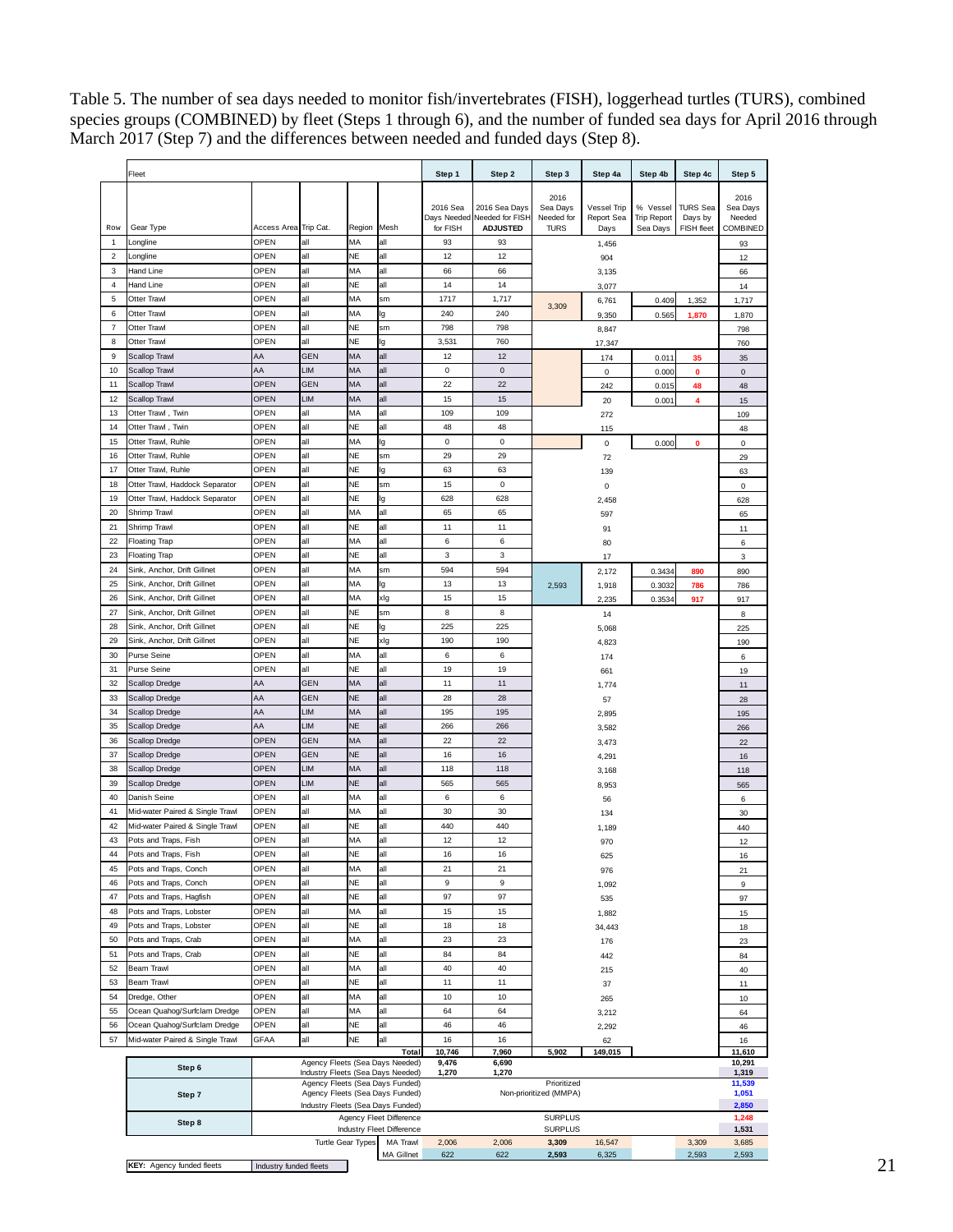Table 6. The number of sea days needed to monitor the combined species groups (COMBINED; Step 5), prioritized days (Steps 9.4 and 9.5), non-prioritized days (protected species [MMPA]; Step 10), industry-funded scallop days (Step 11), and the 2016 observer sea days allocated for April 2016 through March 2017 (Step 12), by fleet. Note: \* indicates all coverage is dependent on industry activity; \*\* indicates some coverage is dependent on industry activity; \*\*\* indicates coverage for protected species bycatch.

|                | Fleet                                               |                       |                |             |                                          | Step 5<br>2016     | Step 9.4<br>2016<br>Sea Days | Step 9.5<br>2016<br>Sea Davs                               | Step 10<br>2016             | Step 11<br>2016<br>Sea Days | Step 12<br>Sea Days                      |                                                     |
|----------------|-----------------------------------------------------|-----------------------|----------------|-------------|------------------------------------------|--------------------|------------------------------|------------------------------------------------------------|-----------------------------|-----------------------------|------------------------------------------|-----------------------------------------------------|
|                |                                                     |                       |                |             |                                          | Sea Days<br>Needed | PRIORITIZED                  | PRIORITIZED<br>(Penultimate approach (Penultimate approach | Sea Days<br>non-prioritized | Industry<br>funded          | Allocated for April<br>2016 - March 2017 |                                                     |
| Row            | Gear Type                                           | Access Area Trip Cat. |                | Region Mesh |                                          | COMBINED           | not needed)                  | not needed)                                                | (MMPA)                      | Scallop                     | (TOTAL)                                  | Comments                                            |
|                | Longline                                            | OPEN                  | all            | MA          | all                                      | 93                 | 93                           | 93                                                         | $\mathbf 0$                 |                             | 93                                       | Fish stock assessment support                       |
| $\overline{2}$ | Longline                                            | OPEN                  | all            | <b>NE</b>   | all                                      | 12                 | 12                           | 12                                                         | $\mathbf 0$                 |                             | 12                                       | Fish stock assessment support **                    |
| 3              | Hand Line                                           | OPEN                  | all            | MA          | $\overline{a}$                           | 66                 | 66                           | 66                                                         | $\Omega$                    |                             | 66                                       | Fish stock assessment support                       |
| $\overline{4}$ | Hand Line                                           | OPEN                  | $\overline{a}$ | <b>NE</b>   | $\overline{a}$                           | 14                 | 14                           | 14                                                         | $\mathbf 0$                 |                             | 14                                       | Fish stock assessment support **                    |
| 5              | Otter Trawl                                         | OPEN                  | $\overline{a}$ | MA          | $\mathbf{s}$ m                           | 1,717              | 1,717                        | 1,717                                                      | $\mathbf 0$                 |                             | 1,717                                    | Fish stock assessment and turtle bycatch support    |
| 6              | Otter Trawl                                         | OPEN                  | all            | MA          | lg                                       | 1,870              | 1,870                        | 1,870                                                      | $\mathbf 0$                 |                             | 1,870                                    | Fish stock assessment and turtle bycatch support ** |
| $\overline{7}$ | Otter Trawl                                         | OPFN                  | $\overline{a}$ | <b>NE</b>   | sm                                       | 798                | 798                          | 798                                                        | $\Omega$                    |                             | 798                                      | Fish stock assessment support **                    |
| 8              | Otter Traw                                          | OPEN                  | all            | <b>NE</b>   | Ig                                       | 760                | 760                          | 760                                                        | $\mathbf 0$                 |                             | 760                                      | Fish stock assessment support **                    |
| 9              | Scallop Trawl                                       | AA                    | GEN            | MA          | all                                      | 35                 |                              |                                                            |                             |                             |                                          | Industry funded* (see Row 34)                       |
| 10             | Scallop Trawl                                       | AA                    | LIM            | MA          | all                                      | $\mathbf 0$        |                              |                                                            |                             |                             |                                          | Industry funded * (see Row 34)                      |
| 11             | Scallop Trawl                                       | OPEN                  | GEN            | MA          | all                                      | 48                 |                              |                                                            |                             |                             |                                          | Industry funded * (see Row 36)                      |
| 12             | Scallop Trawl                                       | OPEN                  | 1 IM           | MA          | all                                      | 15                 |                              |                                                            |                             |                             |                                          | Industry funded * (see Row 38)                      |
| 13             | Otter Trawl, Twin                                   | OPEN                  | all            | MA          | $\overline{a}$                           | 109                | 109                          | 109                                                        | $\mathbf 0$                 |                             | 109                                      | Fish stock assessment support                       |
| 14             | Otter Trawl . Twin                                  | OPEN                  | all            | <b>NE</b>   | all                                      | 48                 | 48                           | 48                                                         | $\Omega$                    |                             | 48                                       | Fish stock assessment support                       |
| 15             | Otter Trawl, Ruhle                                  | OPEN                  | all            | MA          | la                                       | $\pmb{0}$          | $\mathsf 0$                  | $\mathbf 0$                                                | $\mathbf 0$                 |                             | $\pmb{0}$                                |                                                     |
| 16             | Otter Trawl, Ruhle                                  | OPEN                  | all            | <b>NE</b>   | sm                                       | 29                 | 29                           | 29                                                         | $\Omega$                    |                             | 29                                       | Fish stock assessment support                       |
| 17             | Otter Trawl, Ruhle                                  | OPFN                  | all            | <b>NE</b>   | lg                                       | 63                 | 63                           | 63                                                         | $\mathbf 0$                 |                             | 63                                       | Fish stock assessment support                       |
| 18             | Otter Trawl, Haddock Separator                      | OPEN                  | all            | <b>NE</b>   | sm                                       | $\Omega$           | $\circ$                      | $\Omega$                                                   | $\Omega$                    |                             | $\Omega$                                 |                                                     |
| 19             | Otter Trawl, Haddock Separator                      | OPFN                  | all            | <b>NE</b>   | Ig                                       | 628                | 628                          | 628                                                        | $\mathbf 0$                 |                             | 628                                      | Fish stock assessment support'                      |
| 20             | Shrimp Trawl                                        | OPEN                  | all            | MA          | $\overline{a}$                           | 65                 | 65                           | 65                                                         | $\mathbf 0$                 |                             | 65                                       | Fish stock assessment support                       |
| 21             | Shrimp Trawl                                        | OPEN                  | all            | <b>NE</b>   | all                                      | 11                 | 11                           | 11                                                         | $\mathbf 0$                 |                             | 11                                       | Fish stock assessment support                       |
| 22             | <b>Floating Trap</b>                                | OPEN                  | $\overline{a}$ | MA          | all                                      | 6                  | 6                            | 6                                                          | $\mathbf 0$                 |                             | 6                                        | Fish stock assessment support                       |
| 23             | Floating Trap                                       | OPEN                  | all            | <b>NE</b>   | all                                      | 3                  | 3                            | 3                                                          | $\Omega$                    |                             | 3                                        | Fish stock assessment support                       |
| 24             | Sink, Anchor, Drift Gillnet                         | OPFN                  | all            | MA          | sm                                       | 890                | 890                          | 890                                                        | $\Omega$                    |                             | 890                                      | Fish stock assessment and turtle bycatch support    |
| 25             | Sink, Anchor, Drift Gillnet                         | OPEN                  | all            | MA          | lg                                       | 786                | 786                          | 786                                                        | $\mathbf 0$                 |                             | 786                                      | Fish stock assessment and turtle bycatch support    |
| 26             | Sink, Anchor, Drift Gillnet                         | OPEN                  | all            | MA          | xlq                                      | 917                | 917                          | 917                                                        | $\mathbf 0$                 |                             | 917                                      | Fish stock assessment and turtle bycatch support    |
| 27             | Sink, Anchor, Drift Gillnet                         | OPEN                  | all            | <b>NE</b>   | sm                                       | 8                  | 8                            | $\bf8$                                                     | $\mathbf 0$                 |                             | $\bf8$                                   | Fish stock assessment support                       |
| 28             | Sink, Anchor, Drift Gillnet                         | OPEN                  | all            | <b>NE</b>   | Ig                                       | 225                | 225                          | 225                                                        | $\Omega$                    |                             | 225                                      | Fish stock assessment support **                    |
| 29             | Sink, Anchor, Drift Gillnet                         | OPFN                  | all            | <b>NF</b>   | xlq                                      | 190                | 190                          | 190                                                        | $\mathbf 0$                 |                             | 190                                      | Fish stock assessment support**                     |
| 30             | Purse Seine                                         | OPEN                  | all            | MA          | all                                      | 6                  | 6                            | 6                                                          | $\Omega$                    |                             | 6                                        | Fish stock assessment support                       |
| 31             | Purse Seine                                         | OPEN                  | all            | <b>NE</b>   | $\overline{a}$                           | 19                 | 19                           | 19                                                         | $\Omega$                    |                             | 19                                       | Fish stock assessment support                       |
| 32             | Scallop Dredge                                      | AA                    | GEN            | MA          | all                                      | 11                 |                              |                                                            |                             |                             |                                          | Industry funded * (see Row 34)                      |
| 33             | Scallop Dredge                                      | AA                    | GEN            | NE          | all                                      | 28                 |                              |                                                            |                             | 120                         | 120                                      | Industry funded * (Rows 33 & 35)                    |
| 34             | Scallop Dredge                                      | AA                    | LIM            | MA          | all                                      | 195                |                              |                                                            |                             | 1,151                       | 1,151                                    | Industry funded * (Rows 9, 10, 32, & 34)            |
| 35             | Scallop Dredge                                      | AA                    | LIM            | <b>NE</b>   | all                                      | 266                |                              |                                                            |                             |                             |                                          | Industry funded * (see Row 33)                      |
| 36             | Scallop Dredge                                      | OPFN                  | GFN            | MA          | all                                      | 22                 |                              |                                                            |                             | 225                         | 225                                      | Industry funded * (Rows 11, 36, & 37)               |
| 37             | Scallop Dredge                                      | OPEN                  | GEN            | <b>NE</b>   | $\overline{a}$                           | $16\,$             |                              |                                                            |                             |                             |                                          | Industry funded * (see Row 36)                      |
| 38             | Scallop Dredge                                      | OPEN                  | LIM            | MA          | $\overline{a}$                           | 118                |                              |                                                            |                             | 1.354                       | 1,354                                    | Industry funded * (Rows 12, 38, & 39)               |
| 39             | Scallop Dredge                                      | OPEN                  | <b>I</b> IM    | <b>NE</b>   | all                                      | 565                |                              |                                                            |                             |                             |                                          | Industry funded * (see Row 38)                      |
| 40             | Danish Seine                                        | OPEN                  | all            | MA          | all                                      | 6                  | 6                            | 6                                                          | $\mathbf 0$                 |                             | 6                                        | Fish stock assessment support                       |
| 41             | Mid-water Paired & Single Trawl                     | OPEN                  | all            | MA          | $\overline{a}$                           | 30                 | 30                           | 30                                                         | $\mathbf 0$                 |                             | 30                                       | Fish stock assessment support                       |
| 42             | Mid-water Paired & Single Trawl                     | OPEN                  | all            | <b>NE</b>   | all                                      | 440                | 440                          | 440                                                        | $\mathbf 0$                 |                             | 440                                      | Fish stock assessment support                       |
| 43             | Pots and Traps, Fish                                | OPEN                  | all            | MA          | all                                      | 12                 | 12                           | 12                                                         | $\mathbf 0$                 |                             | 12                                       | Fish stock assessment support                       |
| 44             | Pots and Traps, Fish                                | OPFN                  | $\overline{a}$ | <b>NF</b>   | $\overline{a}$                           | $16\,$             | 16                           | $16\,$                                                     | $\mathbf 0$                 |                             | $16\,$                                   | Fish stock assessment support                       |
| 45             | Pots and Traps, Conch                               | OPEN                  | all            | MA          | all                                      | 21                 | 21                           | 21                                                         | $\mathbf 0$                 |                             | 21                                       | Fish stock assessment support                       |
| 46             | Pots and Traps, Conch                               | OPFN                  | $\overline{a}$ | <b>NF</b>   | all                                      | $\overline{9}$     | $\overline{9}$               | $\boldsymbol{9}$                                           | $\mathbf 0$                 |                             | 9                                        | Fish stock assessment support                       |
| 47             | Pots and Traps, Hagfish                             | OPEN                  | all            | <b>NE</b>   | all                                      | 97                 | 97                           | 97                                                         | $\Omega$                    |                             | 97                                       | Fish stock assessment support                       |
| 48             | Pots and Traps, Lobster                             | OPEN                  | all            | MA          | all                                      | 15                 | 15                           | 15                                                         | $\Omega$                    |                             | 15                                       | Fish stock assessment support                       |
| 49             | Pots and Traps, Lobster                             | OPEN                  | all            | <b>NE</b>   | all                                      | 18                 | 18                           | 18                                                         | $\mathbf 0$                 |                             | 18                                       | Fish stock assessment support                       |
| 50             | Pots and Traps, Crab                                | OPEN                  | all            | MA          | all                                      | 23                 | 23                           | 23                                                         | $\Omega$                    |                             | 23                                       | Fish stock assessment support                       |
| 51             | Pots and Trans. Crab                                | OPFN                  | $\overline{a}$ | <b>NF</b>   | $\overline{a}$                           | 84                 | 84                           | 84                                                         | $\mathbf 0$                 |                             | 84                                       | Fish stock assessment support                       |
| 52             | <b>Beam Trawl</b>                                   | OPEN                  | all            | MA          | $\overline{a}$                           | 40                 | 40                           | 40                                                         | $\mathbf 0$                 |                             | 40                                       | Fish stock assessment support                       |
| 53             | Beam Trawl                                          | OPEN                  | all            | <b>NE</b>   | all                                      | 11                 | 11                           | 11                                                         | $\mathbf 0$                 |                             | 11                                       | Fish stock assessment support                       |
| 54             | Dredge, Other                                       | OPEN                  | all            | MA          | all                                      | $10$               | 10                           | $10$                                                       | $\mathbf 0$                 |                             | $10$                                     | Fish stock assessment support                       |
| 55             | Ocean Quahog/Surfclam Dredge                        | OPEN                  | all            | MA          | all                                      | 64                 | 64                           | 64                                                         | $\Omega$                    |                             | 64                                       | Fish stock assessment support                       |
| 56             | Ocean Quahog/Surfclam Dredge                        | OPFN                  | all            | <b>NE</b>   | all                                      | 46                 | 46                           | 46                                                         | $\mathbf 0$                 |                             | 46                                       | Fish stock assessment support                       |
| 57             | Mid-water Paired & Single Trawl                     | <b>GFAA</b>           | all            | <b>NE</b>   | all                                      | 16                 | 16                           | 16                                                         | $\Omega$                    |                             | 16                                       | Fish stock assessment support                       |
|                | Prioritized sea days not allocated<br>MMPA coverage |                       |                |             |                                          |                    | 1.248                        | 1.248                                                      | 1.051                       |                             | 1.248<br>1.051                           | At-Sea Monitoring support                           |
|                | Step 6                                              |                       |                |             | Total<br>Agency Fleets (Sea Days Needed) | 11.610<br>10.291   | 11.539                       | 11,539                                                     | 1.051                       | 2.850                       | 15.440                                   | Coverage associated with Rows 24-29***              |

| Step 6 | AUGHUY I IGGLO TUGGI DEIVO I VOGUGUI | 19.231 |                                    |
|--------|--------------------------------------|--------|------------------------------------|
|        | Industry Fleets (Sea Days Needed)    | 1.319  |                                    |
|        | Agency Fleets (Sea Days Funded)      | 11.539 | <b>Prioritized davs</b>            |
| Step 7 | Agency Fleets (Sea Days Funded)      | 1.051  | <b>Non-prioritized days (MMPA)</b> |
|        | Industry Fleets (Sea Days Funded)    | 2.850  | Industry-funded scallop days       |
| Step 8 | Agency Fleet Difference              | 1.248  |                                    |
|        | <b>Industry Fleet Difference</b>     | 1.531  |                                    |
|        | <b>Turtle Gear Types</b><br>MA Trawl | 3.685  |                                    |
|        | <b>MA Gillnet</b>                    | 2.593  |                                    |
|        |                                      |        |                                    |

**KEY:** Agency funded fleets Industry funded fleets